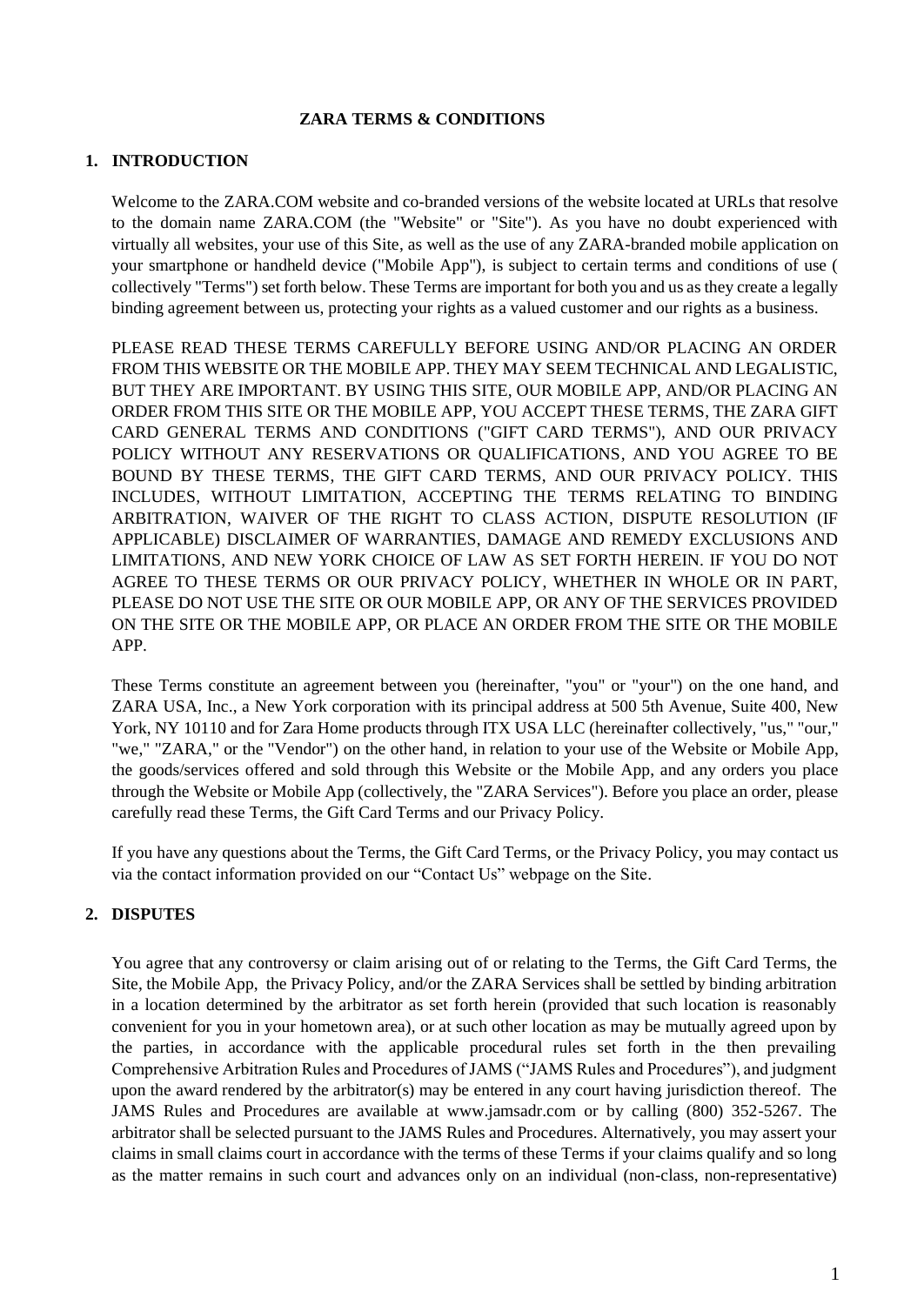basis. The arbitrator shall apply New York law consistent with the Federal Arbitration Act and applicable statutes of limitations and shall honor claims of privilege recognized at law. If you initiate arbitration against ZARA, you will not be responsible for professional fees for the arbitrator's services or any other JAMS fees. If ZARA initiates arbitration against you, ZARA will pay for the arbitrator's services and any other JAMS fees associated with the arbitration. In the event that the claimant is able to demonstrate that the costs of arbitration will be cost-prohibitive or greater than the costs of litigation, ZARA will pay as much of the claimant's filing and hearing fees in connection with the arbitration as the arbitrator deems necessary to prevent the arbitration from being cost-prohibitive or more expensive than the cost of litigation. If any part of this arbitration provision is deemed to be invalid, unenforceable or illegal (other than the condition that claims will not be arbitrated on a class or representative basis), or otherwise conflicts with the rules and procedures established by JAMS, then the balance of this arbitration provision shall remain in effect and shall be construed in accordance with its terms as if the invalid, unenforceable, illegal or conflicting provision were not contained herein. If, however, the portion that is deemed invalid, unenforceable or illegal is that claims will not be arbitrated on a class or representative basis, then the entirety of this arbitration provision shall be null and void, and neither claimant nor ZARA shall be entitled to arbitrate their dispute. THE ARBITRATION OF DISPUTES PURSUANT TO THIS PARAGRAPH SHALL BE IN YOUR INDIVIDUAL CAPACITY, AND NOT AS A PLAINTIFF OR CLASS MEMBER IN ANY PURPORTED CLASS OR REPRESENTATIVE PROCEEDING. THE ARBITRATOR MAY NOT CONSOLIDATE OR JOIN THE CLAIMS OF OTHER PERSONS OR PARTIES WHO MAY BE SIMILARLY SITUATED.

BY AGREEING TO THE ARBITRATION OF DISPUTES AS SET FORTH HEREIN, YOU AGREE THAT YOU ARE WAIVING YOUR RIGHT TO A JURY TRIAL AND LIMITING YOUR RIGHT TO APPEAL AND YOU UNDERSTAND THAT YOU ARE WAIVING YOUR RIGHTS TO OTHER AVAILABLE RESOLUTION PROCESSES, SUCH AS A COURT ACTION. DO NOT USE THE SITE OR MOBILE APP, ANY OF THE SERVICES PROVIDED ON THE SITE OR MOBILE APP OR PLACE AN ORDER FROM THE SITE OR MOBILE APP IF YOU DO NOT AGREE TO THE FOREGOING BINDING ARBITRATION PROVISIONS.

You agree that regardless of any statute or law to the contrary, any claim or cause of action arising out of or related to use of the Site or these Terms must be filed within one (1) year after such claim or cause of action arose or be forever barred. YOU FURTHER AGREE THAT ANY DISPUTES, CLAIMS, AND CAUSES OF ACTION ARISING OUT OF OR CONNECTED WITH THE SITE, THE MOBILE APP, THE PRIVACY POLICY, THE GIFT CARD TERMS, AND/OR THESE TERMS WILL BE RESOLVED INDIVIDUALLY, WITHOUT RESORT TO ANY FORM OF CLASS ACTION.

Any disputes arising out of or relating to these Terms, the Gift Card Terms, the Privacy Policy, the Site, the Mobile App, and/or the ZARA Services shall be resolved in accordance with the laws of state of New York, without regard to its conflict of law rules. Any disputes, actions or proceedings relating to these Terms or your access to or use of the Site or the Mobile App not subject to the arbitration provisions set forth herein must be brought in the Federal or state courts located in the state of New York and you irrevocably consent to the exclusive jurisdiction and venue of such courts.

## **3. USE OF OUR WEBSITE AND/OR MOBILE APP**

You agree that:

- 1. You may only use the Website and/or Mobile App to make legitimate inquiries or orders.
- 2. You will not make any speculative, false or fraudulent orders. If we are reasonably of the opinion that such an order has been made, we shall be entitled to cancel the order and inform the relevant authorities.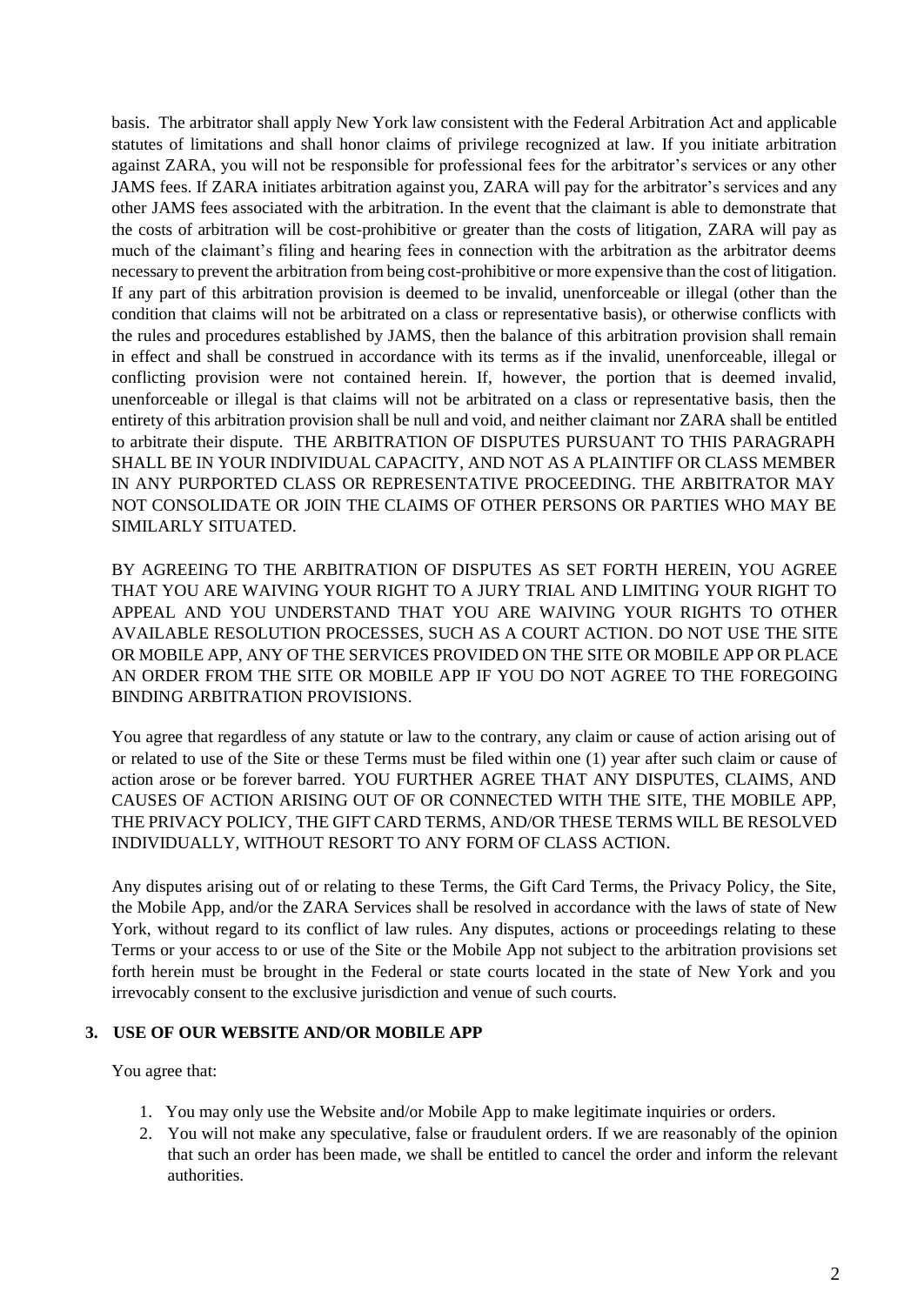- 3. You also agree to provide correct and accurate email, postal and/or other contact details to us and acknowledge that we may use these details to contact you in the event that this should prove necessary (see our Privacy Policy for more information on how we use your personal information).
- 4. If you do not give us all of the information that we need, we may not be able to complete your order.
- 5. You will not attempt to interfere or interfere in any way with the Site's network, the Mobile App's network, or our networks, or related network security, or attempt to use the Site's or Mobile App's service to gain unauthorized access to any other computer system.
- 6. You will not use the Site or Mobile App to communicate, transmit, or post material that infringes on the intellectual property, privacy or publicity right of another person or entity.
- 7. You will not use the Site or Mobile App to engage in conduct that would constitute a civil or criminal offense, or that otherwise violates any city, state, national or international law or regulation.
- 8. By placing an order through the Website or Mobile App, you represent and warrant that you are at least 18 years old and are legally capable of entering into binding contracts.

# **4. SERVICE AVAILABILITY**

Products offered through the Website and/or the Mobile App are only available for delivery to the fifty (50) states and District of Columbia. At this time, we are unable to deliver to hotels, APO addresses, Puerto Rico, and US territories, as well as freight companies.

## **5. HOW PURCHASE CONTRACTS ARE FORMED**

No contract ("Contract") in respect of the purchase of a product offered on the Site or Mobile App shall exist between you and us until your order has been accepted by us and we send you the Shipment Confirmation (defined below). If we do not accept your order and funds have already been deducted from your account, the funds will be fully refunded.

To place an order, you will be required to follow the shopping process online and press the "Authorize Payment" button to submit the order. After this, you will receive an email from us acknowledging that we have received your order (the "Order Confirmation"). Your order constitutes your offer to us to buy one or more products from us for personal use and not for resale purposes. We reserve the right to limit, cancel or prohibit orders that, in our judgment, appear to be placed in violation of this policy. We further reserve the right to cease doing business with customers who violate this policy. All orders are subject to acceptance by us, and we will confirm such acceptance to you by sending you an email that confirms that the product has been dispatched or, if you selected the Pick-up In Store option (where available), by sending you an email and/or text message (if you so authorize at the time of purchase) that the product is available for instore pickup at the store you designated during the checkout process (collectively, the "Shipment Confirmation"). We will not be bound to supply any other products which may have been part of your order until the dispatch of such products has been confirmed in a separate Shipment Confirmation. Notwithstanding the foregoing, your card or other method of payment will not be charged until your order is accepted and shipped. However, it may show a pre-authorization of the funds immediately upon placing the Order.

You acknowledge and agree that we do not make any warranty or guarantee regarding when product(s) will be available for pickup through the Pick-up In Store option.

For all purchases made through the Site or the Mobile App, you acknowledge and agree that your purchase receipt will be provided electronically only; paper copies of receipts will not be provided.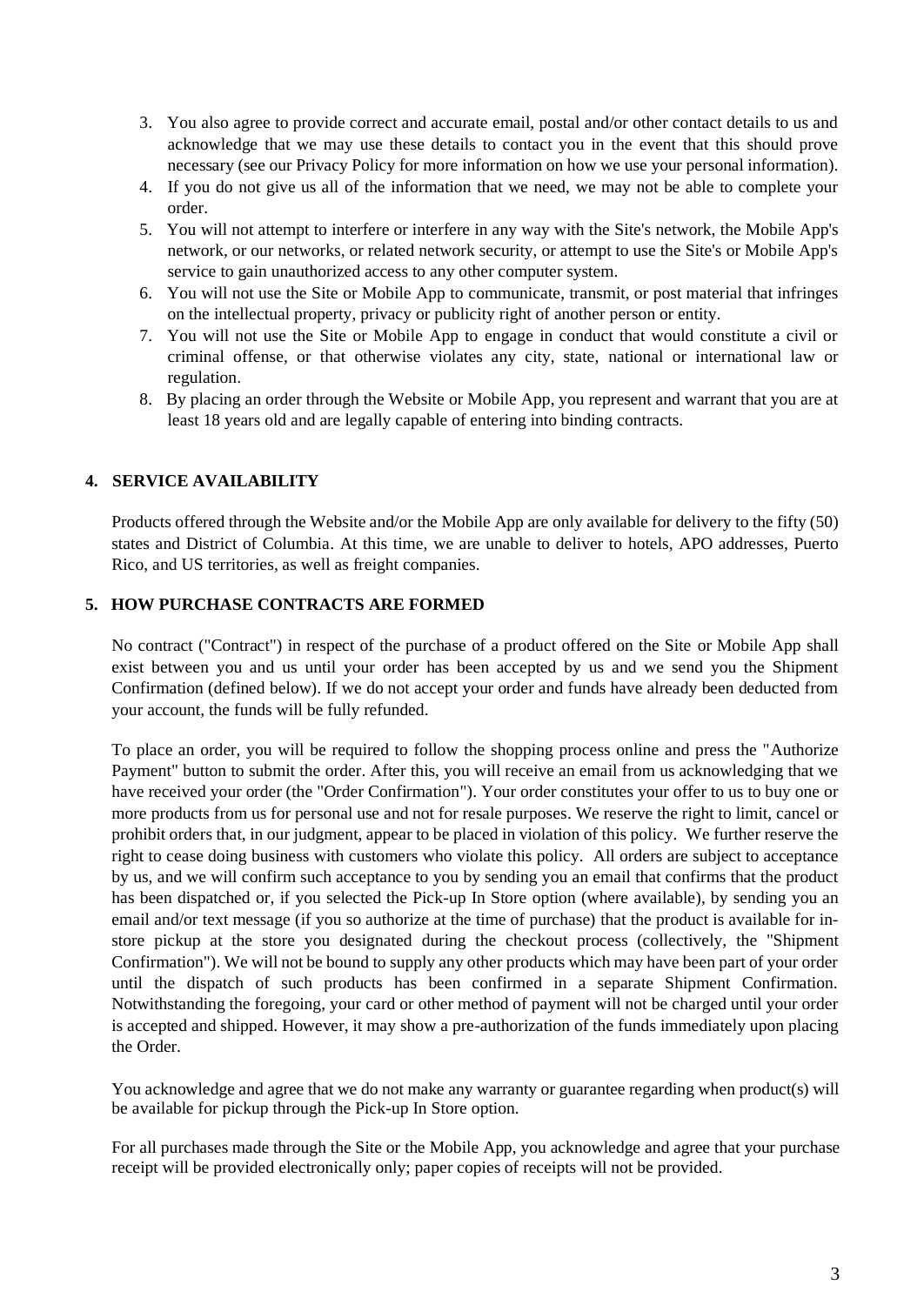## **6. AVAILABILITY OF PRODUCTS**

All orders for products are subject to availability and in this regard, in the event of supply difficulties or because products are no longer in stock, we reserve the right to give you information about substitute products of an equal or higher quality and value which you can order. If you do not wish to order such substitute products, we will refund any monies that you might have paid.

If you have chosen the Pick-up In Store option, we reserve the right to subsequently notify you that the product(s) you have ordered are not available for the Pick-up In Store option; in such a case, you will be required to elect an alternate delivery method.

## **7. REFUSAL OF ORDER**

We reserve the right to withdraw any product from the Website or Mobile App at any time and/or remove or edit any materials or content on the Website or Mobile App. While we will make reasonable efforts to process all orders, there may be exceptional circumstances that may require us to refuse to process an order after we have sent you an Order Confirmation; and we reserve the right to refuse to process an order at any time, at our sole discretion.

We will not be liable to you or any other third party by reason of our withdrawing any product from the Website or Mobile App, whether it has been sold or not, removing or editing any materials or contents on the Website or Mobile App or for refusing to process or accept an order after we have sent you the Order Confirmation.

#### **8. CANCELLATIONS**

You may cancel an Order for certain products if the Order is still being processed (and has not gone to the warehouse) to receive a refund to your original form of payment of the price paid. Otherwise, you must return the product(s) in accordance with our Returns policy. The following products in an Order may not be cancelled:

Monogrammed and/or Personalized products.

Returns and refunds of Gift Cards shall be governed by the Gift Card Terms, which may be found at: Gift Card Conditions.

# **9. DELIVERY**

Subject to the provisions of Clause 6 above, and unless there are any exceptional circumstances, we will endeavor to fulfill your order for product(s) listed in the Shipment Confirmation by the delivery date set out in the Shipment Confirmation or, if no estimated delivery date is specified, within 15 business days of the date of the Shipment Confirmation. Delivery to Alaska and Hawaii may take up to 20 business days of the Shipment Confirmation.

Reasons for delay could include:

- 1. Customization of products;
- 2. Specialized products;
- 3. Unforeseen circumstances; or
- 4. Delivery area.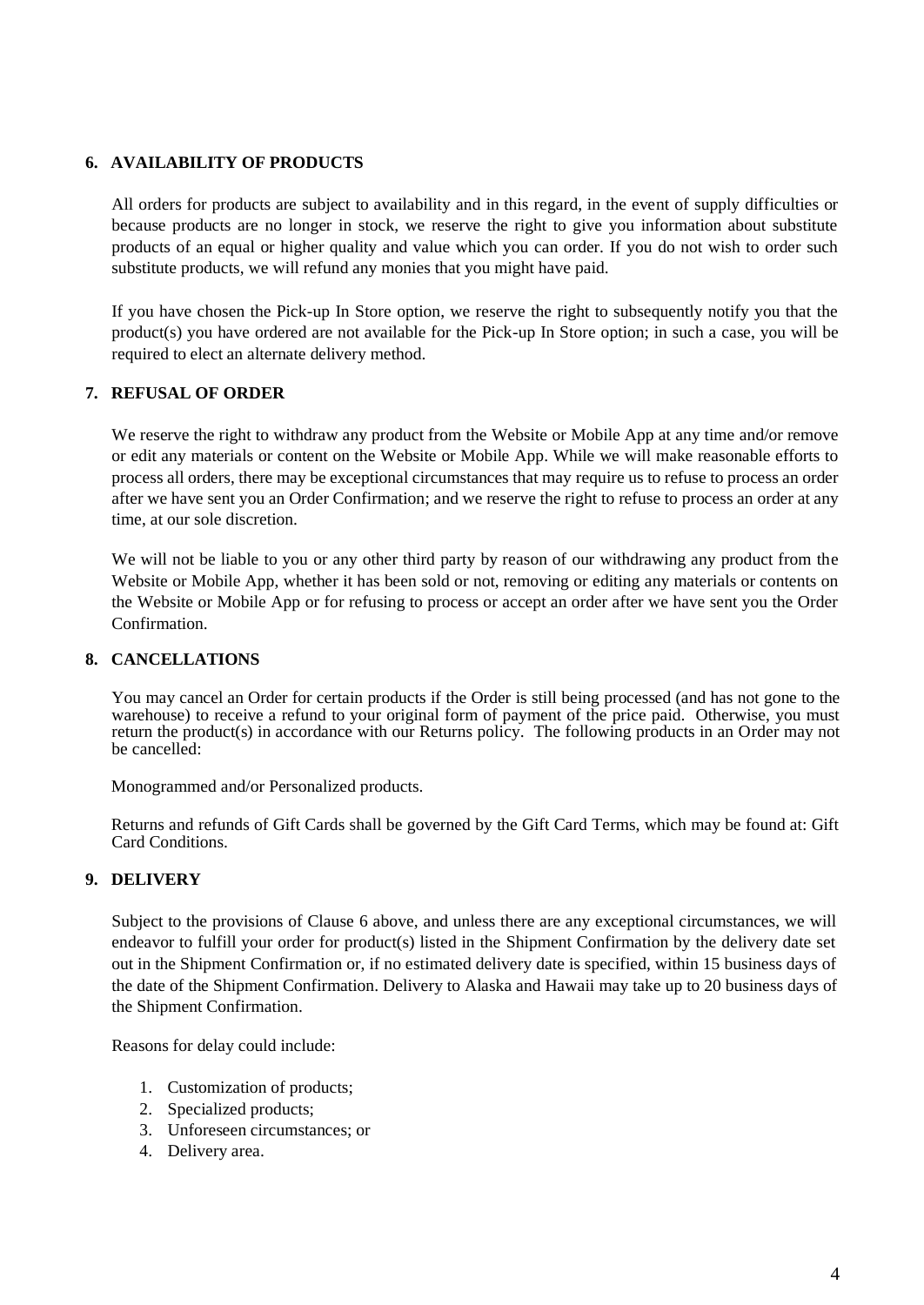For signature required deliveries (which is generally determined by the carrier), we will after the initial delivery, make two (2) additional attempts to deliver your parcel before initiating a return. For the purpose of these Terms, the "delivery" shall be deemed to have occurred or the goods shall be deemed to "have been delivered" upon receipt of the product(s) at the designated delivery address at the designated delivery address, or upon in-store pickup, as applicable. However, e-/virtual gift cards shall be deemed to "have been delivered" in accordance with the Gift Card Terms pertaining to gift cards which may be found at: Gift Card Conditions and, in any case, on the date of delivery of such e/virtual gift card to the email address indicated by you on the order form. For all other packages, we will try to find a safe secure place to leave your parcel as determined by the carrier delivering the package. In the event of a repeated issue with any particular address provided for you, we reserve the right to request an alternate address in order to fulfill your next Order.

IF YOU CHOOSE THE PICK-UP IN STORE OPTION, YOU WILL BE REQUIRED TO SHOW A GOVERNMENT ISSUED IDENTIFICATION. In order to pick up orders placed through the Pick-up In Store option, you (or a third party designated by you) must provide the order number found on the electronic purchase receipt, together with the purchaser's name and one form of government issued identification. If someone other than you picks up your order, we will record their name for confirming delivery purposes. You acknowledge and agree that the Pick-up In Store option is only available at participating locations, which locations are subject to change without notice. You further agree that the Website's or Mobile App's ordering functionality is intended for off-site use only and is not for use for placing an order from within a ZARA store.

# **10. UNABLE TO DELIVER**

Please note that an Order may be delivered to a neighbor, in case a delivery attempt is unsuccessful. Delivery to a neighbor address is upon judgment of the driver. Signature required orders which cannot be delivered will be returned to warehouse as stated above. The carrier will generally determine if the parcel can be left in a secure place at your delivery address. Your package may be returned to us if there is no safe place to leave the package at the point of delivery. For lost or missing packages, we will provide you with the information of the carrier and tracking number associated with your order so that you may contact them directly to track your package. Please note that we are not responsible for lost packages sent to mail forwarding providers.

This clause does not apply to e/virtual gift cards, whose delivery shall be governed by the Gift Card Terms pertaining to gifts cards which may be found at: Gift Card Conditions and the gift card conditions provided in clause 9 above.

# **11. RISK AND TITLE**

The product(s) will be at your risk from the time of delivery. Ownership of the product(s) will only pass to you when we receive full payment of all sums due in respect of the products, including delivery charges, or upon delivery (as defined in Clause 9 above), whichever event occurs later in time.

# **12. PRICE AND PAYMENT**

The price of the products shall be the one quoted from time to time on our Website or Mobile App, except where there is an error. While we take care to ensure that all prices quoted on our Website or Mobile App are accurate, errors may occur. If we discover an error in the price of any product(s) you have ordered, we will inform you as soon as possible and give you the option of reconfirming the order at the correct price or cancelling it. If we are unable to contact you, the order will be treated as cancelled and if you have already paid for the product(s) you will receive a full refund.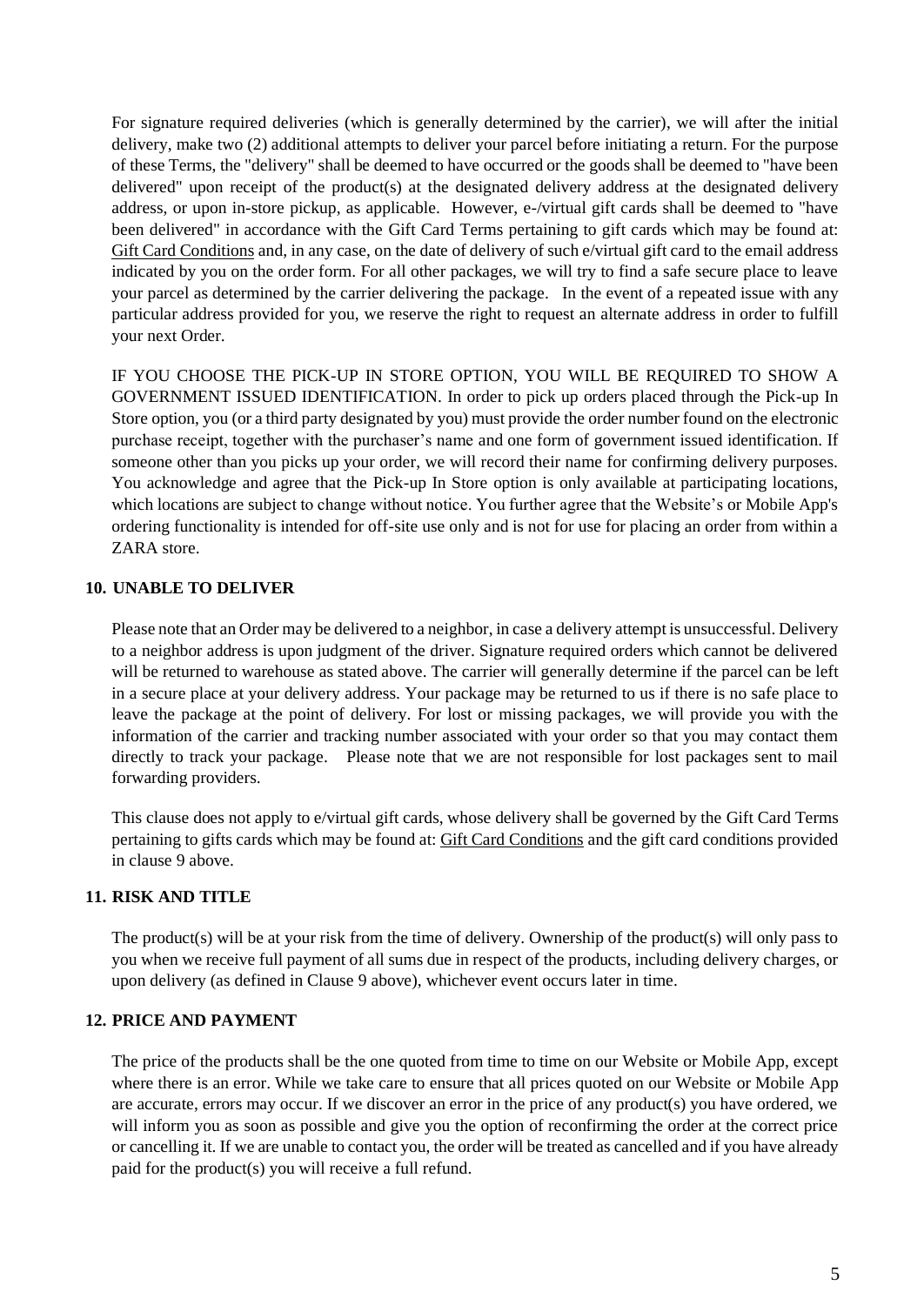We are under no obligation to sell the product(s) to you at the incorrect (lower) price (even after we have sent you a Shipment Confirmation) if the pricing error is obvious and unmistakable and could have reasonably been recognized by you as such. All prices are exclusive of shipping charges and sales tax (if applicable). The total cost of the order is the price of the product(s) ordered plus the delivery charge and sales tax (if applicable). Prices may change at any time.

Sales tax is charged (if applicable) according to the shipping address of your order as required by applicable law.

Once you have finished shopping on the Website, all the products you wish to purchase are added to your basket. Your next step will be to go through the checkout process and make payment.

Payment for orders will be made to ZARA USA, Inc. The amount of the purchase will not be charged to your original payment method until your order has been shipped to the delivery address. By clicking on the "Finalize Order" button, you are confirming that the chosen method of payment is yours or that you are the owner of the gift card or of the merchandise credit card. Cards are subject to validation checks and authorization by your card issuer. If we do not receive the required authorization, we will not be liable for any delay or non-delivery.

If payment is made via PayPal, Apple Pay, gift card or merchandise credit card issued by Zara USA Inc., the amount will be charged upon confirmation of your order.

Ordering through electronic devices in store, and making payment for those purchases: If you are placing your order through one of the electronic devices that may be available at certain Zara stores in the United States, you must follow the steps of the purchase process that appear on the device, completing or verifying the information requested in each step. Throughout the purchase process, before payment, you can modify the details of your order. You much choose your payment mandated and whether or not you require a gift receipt (if one is available), before you place the order. Please note that a binding order is placed at the time that you press the relevant "authorize" or "finalize order" button on the device screen, at that point you are then bound to pay for your order once it has been placed.

Payment may be made by Visa, MasterCard, American Express card and any other card accepted at the store. Any legally permissible validation of checks and authorization of your card will apply. You may also be given the option to pay for your order at the till in which case, your payment can be made by and any of the means of payment available in that store.

Orders paid for at the till the using in-store devices are subject to the return policy set forth below in section 13 (c).

# **13. RETURNS AND EXCHANGE POLICY**

#### (a) Online Purchases:

Subject to the conditions set forth below, Zara will gladly accept returns or exchanges of new, unworn, unwashed, and unaltered merchandise with all internal garment tags intact with your original receipt within thirty (30) days of the date of the Shipment Confirmation e-mail, unless a longer period of time is specified in writing at the time of purchase, Order Confirmation, or Shipment Confirmation purchased on the US Zara site. Refunds are made in the form of original payment. If the original form of payment is not available, please contact Customer Service. For purchases using a gift card only, refund will be made in the form of a merchandise credit.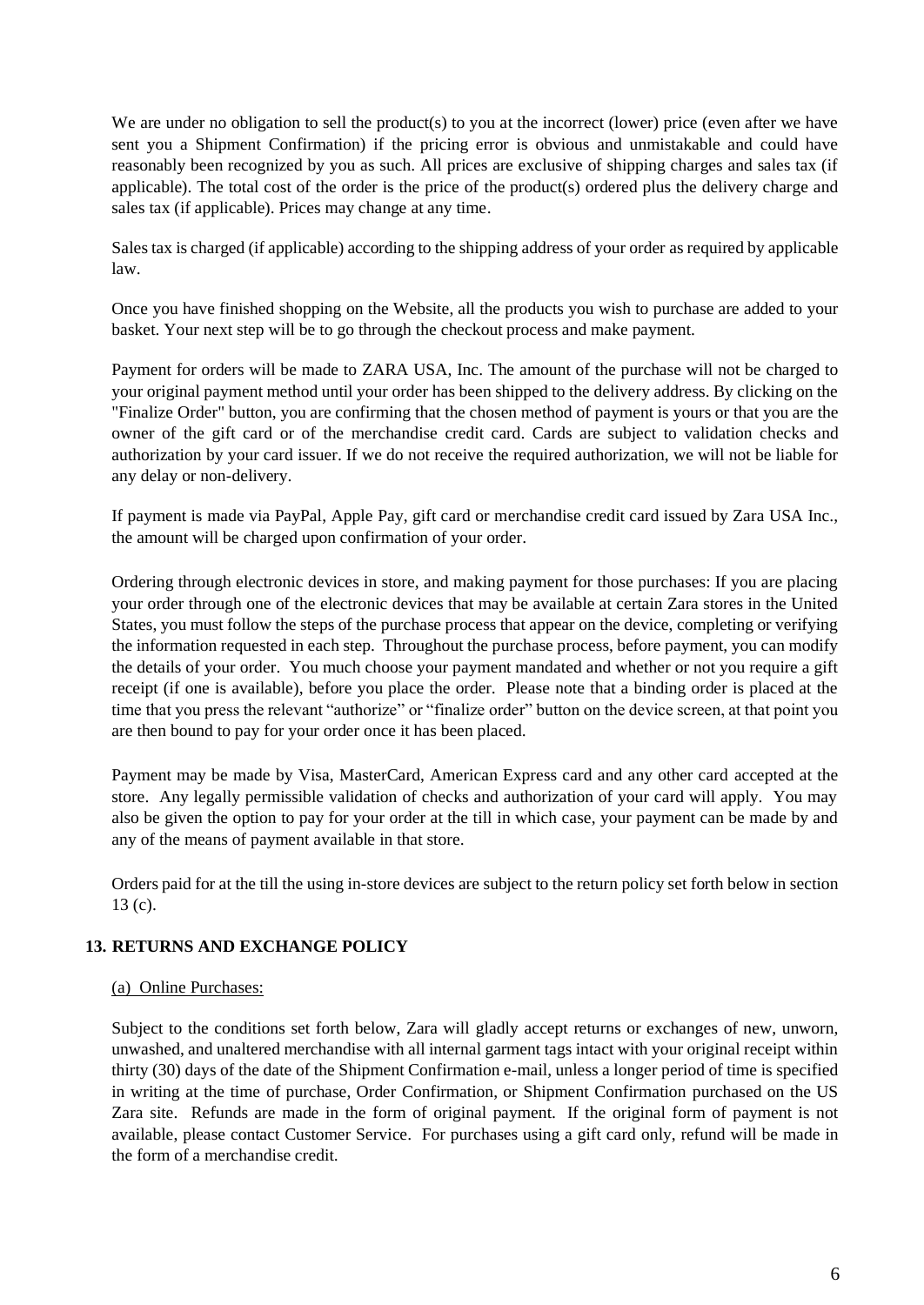If you wish to make a return for an online purchase, you may do so: (1) in person, at no additional cost, at any ZARA store in the United States (excluding Puerto Rico) that contains the product section to which the product you want to return belongs or (2) drop off location of the courier shown on our prepaid return label within thirty (30) days of the date of the Shipment Confirmation, unless a longer period of time is specified in writing at the time of purchase, Order Confirmation, or Shipment Confirmation e-mail. You will be charged a shipping fee for returns made at a drop off location. You should send the product in the same package received by following the directions contained in the section regarding "RETURNS" within the Help section posted to our Website.. We are not responsible for lost packages. The cost of expedited shipping to you for the original order (if applicable) is not subject to refund. We are also not responsible for non-Zara merchandise included in any returns. If you have any doubts you can contact us through our "Contact Us" webpage or at the telephone number 1-855 635 9272.

You may also request an exchange online if you made the purchase as a Registered User for Zara products only. You will have fourteen (14) days from the date you request the exchange to return the original Zara item(s). If you do not return the original item within fourteen (14) days, a charge will be applied for the amount of the original ordered item to the original method of payment. Exchanges of online purchases using PayPal or Apple Pay are not available at this time.

Terms and Conditions for Gift cards and store credits are available at Zara stores and [www.zara.com/us.](http://www.zara.com/us) Store or merchandise credits may not be converted to cash at any point, except as required by applicable law. For further information on returns and exchanges for online purchases please visit [www.zara.com/us.](http://www.zara.com/us)

Please allow 1-2 billing cycles for the refund to appear on your bank statement (due to different banking institution policies). Merchandise (including Gift Cards and merchandise credit cards) purchased in Puerto Rico or outside of the US are not returnable or exchangeable in the US. Price adjustments will not be honored for any marked-down merchandise. Undergarments & swimwear are returnable or exchangeable, as long as they remain in the original packaging and the hygiene sticker remains attached. Accessories, cosmetics and perfumes must be unused, in their original condition and original packaging. Subject to applicable law, on sale merchandise is sold "as-is".

Zara reserves the right to refuse returns of any merchandise that does not meet the above return requirements in Zara's sole discretion.

For any questions or more information go to our Help section at [www.zara.com/us.](http://www.zara.com/us) This policy is in addition to and does not affect consumers' rights under any applicable law.

Please include with the product being returned all original boxes, instructions, documents, and wrappings. After reviewing the product, we will let you know whether or not you have a right to a refund based on our Return and Exchange policy conditions. We will process your refund as soon as possible and in any case; within thirty (30) days of the date the returned goods have been received by us. We will refund any money received from you using the same method used to make payment if the card is available. If not, subject to any legal requirements, we will issue you merchandise credit or check as dictated by the circumstances as concluded by the company. Merchandise credits do not expire.

Monogrammed or customized products are not returnable or exchangeable.

Return of gift cards or purchases shall be governed by the Gift Card Terms pertaining to gift cards which may be found at: [Gift Card Conditions.](http://static.zara.net/static/terms_conditions/gift_card/10701/20120927/giftCard_UseConditions_10701_-1.htm)

(b) Online -Zara Home Purchases: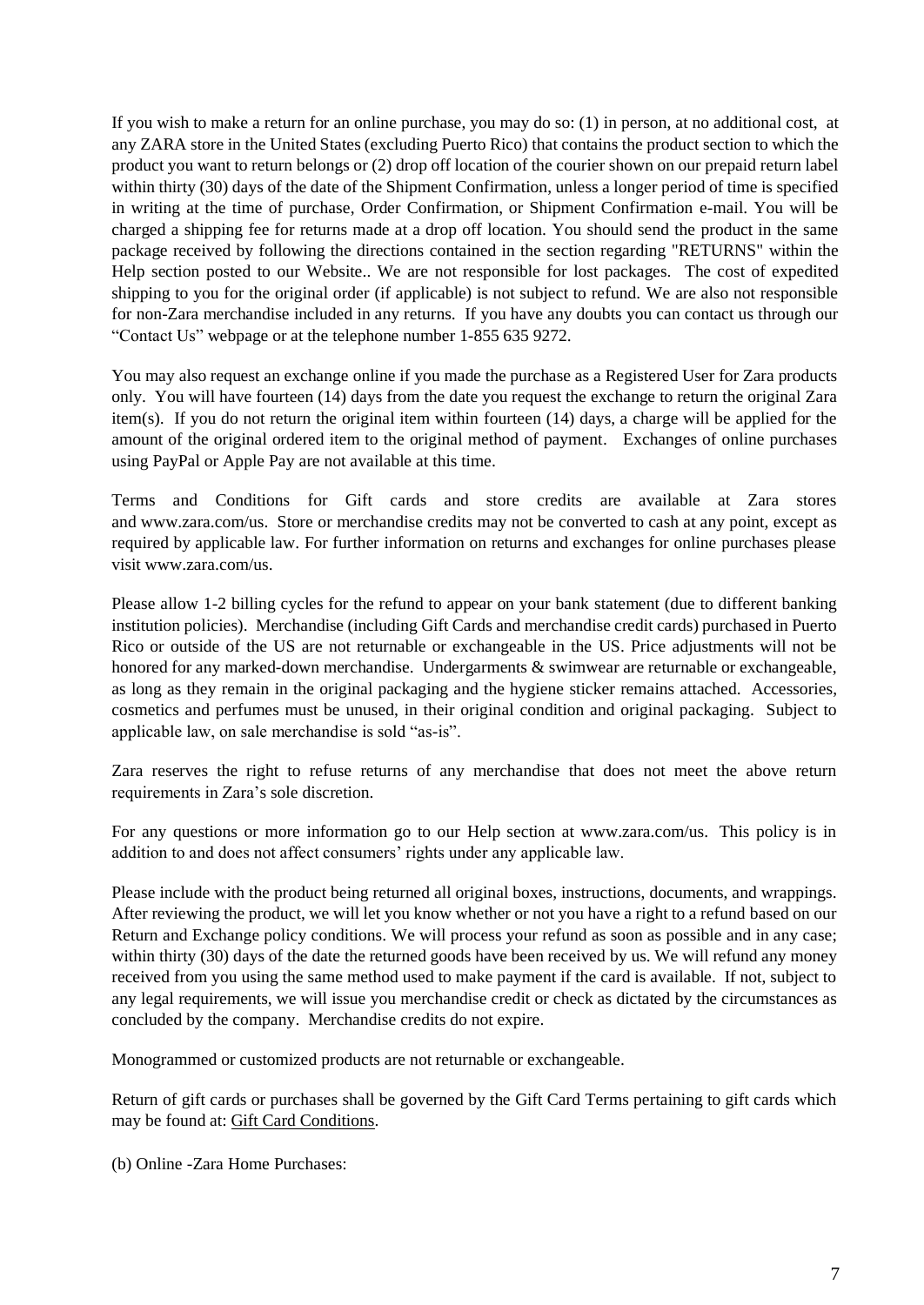Subject to the conditions set forth below, Zara will gladly accept returns or exchanges of new, unused, unworn, unwashed, and unaltered Zara Home merchandise purchased on [www.zara.com](http://www.zara.com/) only with all internal tags intact with your original receipt within thirty (30) days of the date of the Shipment Confirmation e-mail, unless a longer period of time is specified in writing at the time of purchase, Order Confirmation, or Shipment Confirmation purchased on the US Zara site. Refunds are made in the form of original payment. If the original form of payment is not available, please contact Customer Service. For purchases using a gift card only, refund will be made in the form of a merchandise credit.

If you wish to make a return you may do so: (1) in person, at no additional cost, at any ZARA store in the United States (excluding Puerto Rico) for product that has not been designated as bulky or (2) drop off location of the courier shown on our prepaid return label within thirty (30) days of the date of the Shipment Confirmation, unless a longer period of time is specified in writing at the time of purchase, Order Confirmation, or Shipment Confirmation e-mail. You will be charged a shipping fee for returns made at a drop off location. You should send the product in the same package received by following the directions contained in the section regarding "RETURNS" within the Help section posted to our Website.. We are not responsible for lost packages. The cost of expedited shipping to you for the original order (if applicable) is not subject to refund. We are also not responsible for non-Zara merchandise included in any returns. If you have any doubts you can contact us through our "Contact Us" webpage or at the telephone number 1- 855 635 9272. Some bulky items are not eligible for store return. For bulky items you can request the return by courier arranged by us. You must contact us through our web form to arrange for the product to be collected at your home. You should send the product in the same package received by following the directions on the "RETURNS" section of this website.

Please include with the product being returned all original boxes, instructions, documents, and wrappings. After reviewing the product, we will let you know whether or not you have a right to a refund. We will process your refund as soon as possible and in any case; within thirty (30) of the date the returned goods have been received by us. If your card expires before we process your refund please contact our customer service team with your order number, zip code, and new card details. For security reasons, we cannot accept this information via email.

Products which are not in the same condition as they were at the time of delivery or which have been used beyond the mere opening of the package shall not be exchanged or refunded.

Undergarments & swimwear are returnable or exchangeable, as long as they remain in the original packaging and the hygiene sticker remains attached. Accessories and perfumes must be in their original condition and original packaging. Subject to applicable law, on sale merchandise is sold "as-is".

# (c) In-Store Purchases:

Subject to the conditions set forth below, Zara will gladly accept returns or exchanges of new, unworn, unwashed, and unaltered merchandise with all internal garment tags intact with your original receipt within thirty (30) days of the original purchase date. Refunds are made in the form of original payment. If the original form of payment is not available or for purchases with a gift card only, a customer making a return within thirty (30) days of purchase will be provided with a merchandise credit. In-store purchases returned after thirty (30) days of In Season merchandise with original receipt shall be refunded in the form of a merchandise credit, valid at Zara retail stores in the US (excl. Puerto Rico) only. We do not accept returns without a receipt, however, as gesture of good will, we will allow an even exchange (of the same item) for a different size or color, if available for sale, at the store only. A written copy of this policy is available upon request.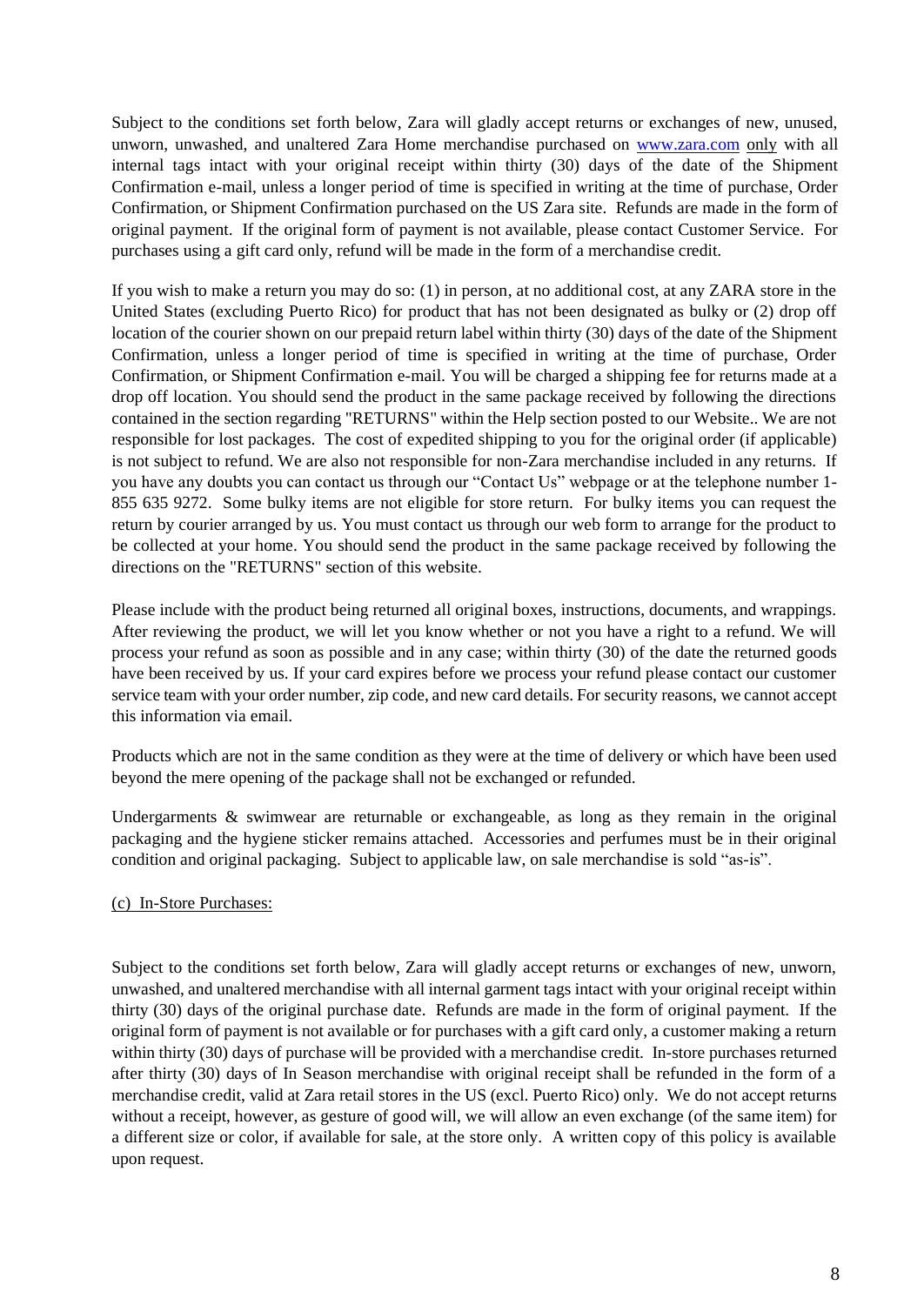For purchases by credit or debit cards, please allow 1-2 billing cycles for the refund to appear on your statement (due to different banking institution policies). Merchandise (including Gift Cards and merchandise credit cards) purchased in Puerto Rico or outside of the US are not returnable or exchangeable in the US. Price adjustments will not be honored for any marked-down merchandise. Undergarments & swimwear are returnable or exchangeable, as long as they remain in the original packaging and the hygiene sticker remains attached. Accessories and perfumes must be in their original condition and original packaging. Subject to applicable law, on sale merchandise is sold "as-is". Monogrammed or customized products are not returnable or exchangeable.

Terms and Conditions for Gift cards and store credits are available at Zara stores and [www.zara.com/us.](http://www.zara.com/us) Store credits may not be converted to cash at any point, except as required by applicable law. PayPal and Apple Pay orders are not exchangeable online. For further information on returns and exchanges for online purchases please visit [www.zara.com/us.](http://www.zara.com/us)

Zara reserves the right to refuse returns of any merchandise that does not meet the above return requirements in Zara's sole discretion.

For any questions or more information go to our Help section at [www.zara.com/us.](http://www.zara.com/us) This policy is in addition to and does not affect consumers' rights under any applicable law.

## (c) Returns of Product Ordered through Electronic Devices in Store, paid for at the Till:

Please note that orders that were originally placed through an electronic device in a Zara store in the US and that were paid for at the till of that store, may only be returned or exchanged at a Zara store in the US. They are not returnable or exchangeable by mail or any other method otherwise available.

# (d) Returns of defective products

In circumstances where you consider that the product does not conform to your order, you should promptly contact us by telephone at 1-855 635 9272 or via chat with details of the product and a description of the defect.

You may return the Zara product purchased in the United States to us in person at any ZARA store in the United States that contains the product section to which the product you want to return belongs, via the drop off location of the courier shown on our pre-paid return label, or by giving the products to the Courier arranged by us. Upon receipt of the returned product, we will fully examine it and notify you of your right to a replacement or refund (if any) via email within a reasonable period of time. We aim to process the refund or replacement as soon as possible and, in any case, within thirty (30) days of the date we confirmed to you via email that you are entitled to a refund or replacement for the non-conforming product.

If any defect exists, defective products will be refunded in full, including a refund of the delivery charges (if any) and any reasonable costs incurred by you in returning the product. We will always refund any money to the original method of payment used to make payment provided the same is available. If not, we will issue a merchandise credit.

# **14. PRE ORDERED ITEMS/ZARA EDITED**

(a) Pre-Ordered Items: which include personalized, edited or monogrammed items (also sometimes referred to "Pre-Sale" items) may be subject to longer delivery times, which will be shown on the website but, within thirty (30) days from the date of the Order Confirmation, subject to force majeure or events beyond our control.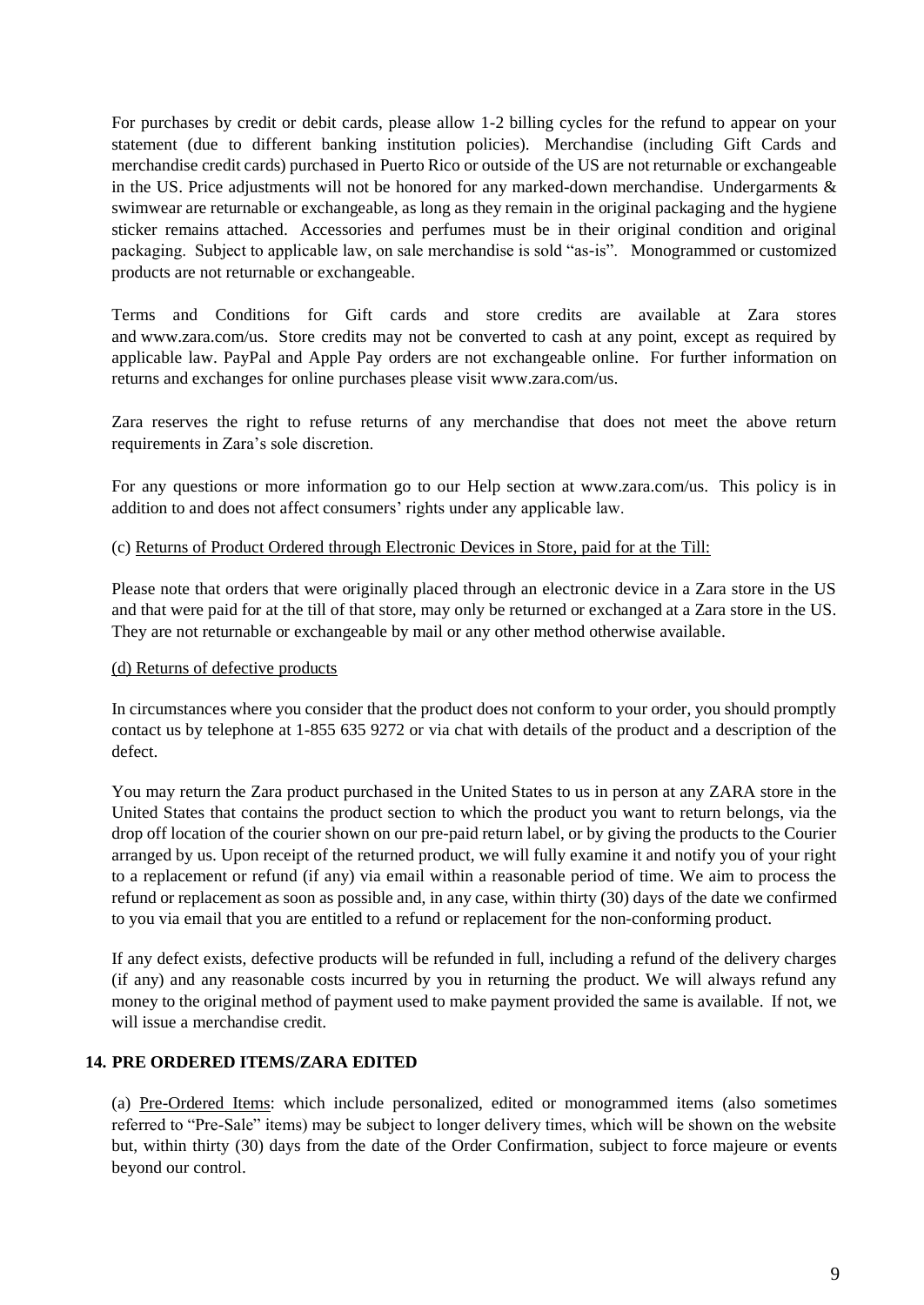Orders containing regular products with Pre-Order Items ("Mixed Orders"), may be delivered separately and in different periods. Once the Pre-Ordered products have been prepared, we will contact you to inform you that they are being shipped ("Shipping Confirmation").

For Mixed Orders, the cancellation period will expire 14 calendar days from the day the last item in your Order is delivered to you or your designated recipient. If you make a purchase of a Pre-Ordered product, these conditions will also apply. The foregoing is without prejudice to the Return Policy.

(b) ZARA EDITED: The website has a specific section called ZARA EDITED, where subject to the conditions set forth therein, certain limited products may be personalized with certain, personalization, monogramming and/or embroidering selected by you. In said section, you will be able to find additional information regarding this service.

Kindly bear in mind, that due to technology and colors and patterns among other things beyond our control, certain colors, sizes and texture may vary from those set forth in the website Additionally, as set forth in the return policy, monogrammed, personalized, embroidered, known as ZARA EDITED items are not eligible for exchange or return.

You guarantee that are rightfully authorized to use the texts and personalized items to be added to the personalization of the articles to be EDITED. Notwithstanding the foregoing, we reserve the right to refuse any personalization or cancel such order for the same for failure to comply with these conditions; you are ultimately responsible for the personalization requested. We may also refuse any personalization that may consist or include inappropriate elements, intellectual property belonging to others, or other reasons, which may include messages that contain profane, hateful, discriminatory or otherwise objectionable words, phrases or symbols. We do not assume the obligation to verify, nor the responsibility for texts or elements that make part of the personalization chosen by you. We assume no liability over any claims or damages by users of the site or third party deriving directly or indirectly from the ZARA EDITED services and or products.

# **15. LIABILITY AND DISCLAIMERS**

We publish information on the Site and Mobile App as a convenience to you. While we attempt to provide accurate and timely information, there may be inadvertent technical or factual inaccuracies and typographical errors. We reserve the right to make corrections and changes to the Site or Mobile App at any time without notice. The products described in the Site or Mobile App may not be available in your region. We do not claim that the information in the Site or Mobile App is appropriate to your jurisdiction or that the products described in the Site or Mobile App will be available for purchase in all jurisdictions.

YOU ASSUME ALL RESPONSIBILITY AND RISK WITH RESPECT TO YOUR USE OF THE SITE OR MOBILE APP, WHICH IS PROVIDED "AS IS." WE DISCLAIM ALL WARRANTIES, REPRESENTATIONS AND ENDORSEMENTS OF ANY KIND, EITHER EXPRESS OR IMPLIED, WITH REGARD TO INFORMATION ACCESSED FROM OR VIA THE SITE OR MOBILE APP, INCLUDING WITHOUT LIMITATION, ALL CONTENT AND MATERIALS, FUNCTIONS AND SERVICES PROVIDED ON THE SITE OR MOBILE APP, WHICH ARE PROVIDED WITHOUT WARRANTY OF ANY KIND, INCLUDING BUT NOT LIMITED TO ANY WARRANTIES CONCERNING THE AVAILABILITY, ACCURACY, COMPLETENESS, USEFULNESS, OR CONTENT OF INFORMATION, UNINTERRUPTED ACCESS, AND ANY WARRANTIES OF TITLE, NON-INFRINGEMENT, MERCHANTABILITY OR FITNESS FOR A PARTICULAR PURPOSE. WE DO NOT WARRANT THAT THE SITE OR MOBILE APP, OR THEIR FUNCTIONS OR CONTENT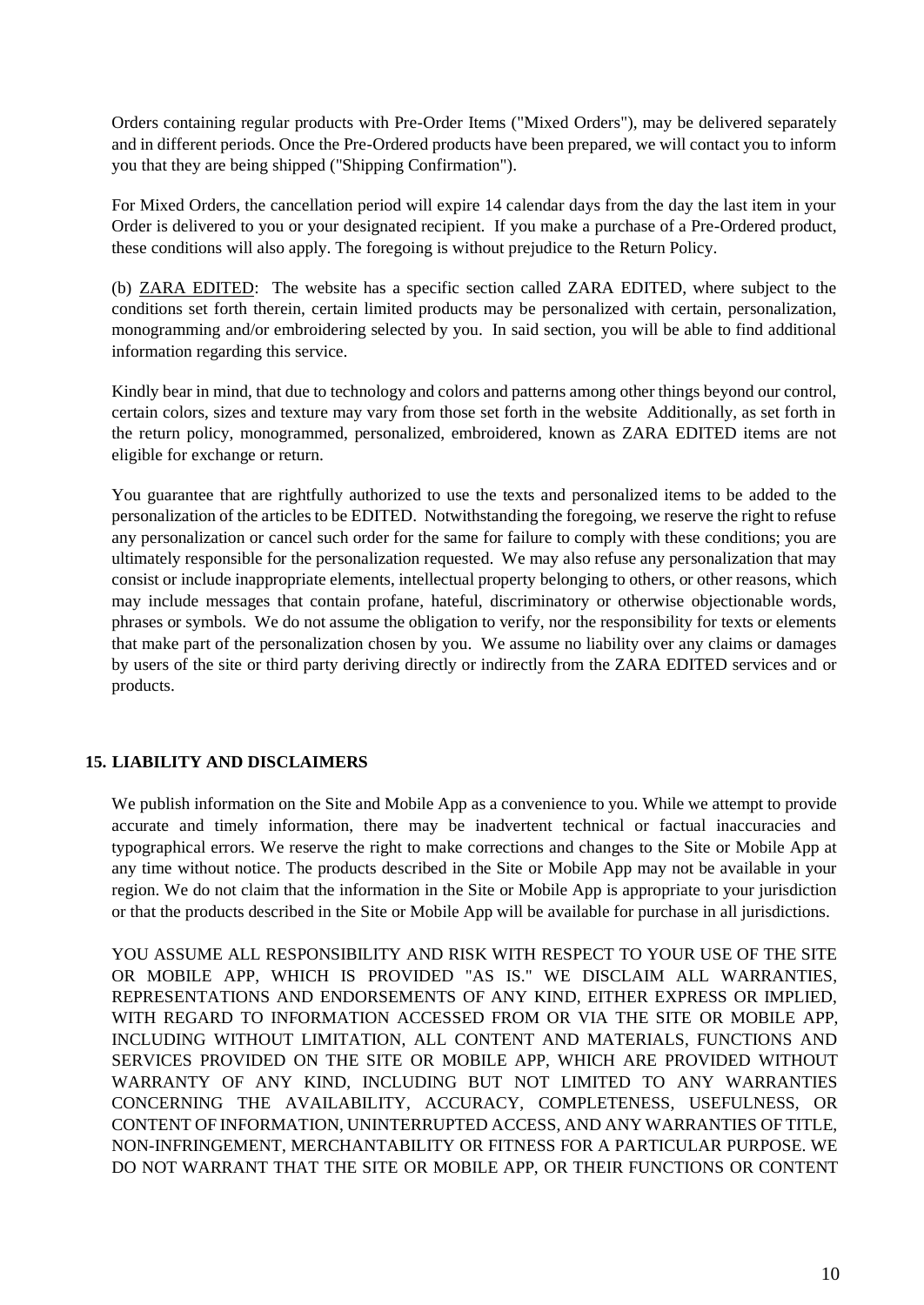AND MATERIALS OR THE SERVICES MADE AVAILABLE THEREBY WILL BE TIMELY, SECURE, UNINTERRUPTED OR ERROR FREE, OR THAT DEFECTS WILL BE CORRECTED. WE MAKE NO WARRANTY THAT THE SITE OR MOBILE APP WILL MEET USERS' EXPECTATIONS OR REQUIREMENTS. NO ADVICE, RESULTS OR INFORMATION, OR MATERIALS WHETHER ORAL OR WRITTEN, OBTAINED BY YOU THROUGH THE SITE OR MOBILE APP SHALL CREATE ANY WARRANTY NOT EXPRESSLY MADE HEREIN. IF YOU ARE DISSATISFIED WITH THE SITE OR MOBILE APP, YOUR SOLE REMEDY IS TO DISCONTINUE USING THE SITE OR MOBILE APP. ANY MATERIAL DOWNLOADED OR OTHERWISE OBTAINED THROUGH THE USE OF THE SITE OR MOBILE APP IS DONE AT YOUR OWN DISCRETION AND RISK AND THAT YOU WILL BE SOLELY RESPONSIBLE FOR ANY DAMAGE THAT RESULTS FROM THE DOWNLOAD OF ANY SUCH MATERIAL.

We make no warranties of any kind regarding any non-ZARA sites or mobile apps to which you may be directed or hyperlinked from the Site or Mobile App. Hyperlinks are included solely for your convenience, and we make no representations or warranties with regard to the accuracy, availability, suitability or safety of information provided in such non-ZARA sites or mobile apps. We do not endorse, warrant or guarantee any products or services offered or provided by or on behalf of third parties on the Site or Mobile App.

IN NO EVENT SHALL ZARA, ITS AFFILIATES OR ANY OF THEIR RESPECTIVE DIRECTORS, OFFICERS, EMPLOYEES, AGENTS, OR CONTENT OR SERVICE PROVIDERS BE LIABLE TO YOU FOR ANY DIRECT, INDIRECT, SPECIAL, INCIDENTAL, CONSEQUENTIAL, EXEMPLARY OR PUNITIVE DAMAGES, LOSSES OR CAUSES OF ACTION (WHETHER IN CONTRACT OR TORT, INCLUDING, BUT NOT LIMITED TO, NEGLIGENCE OR OTHERWISE) (COLLECTIVELY, "DAMAGES") ARISING FROM OR IN ANY WAY RELATED TO THE USE OF, OR THE INABILITY TO USE, OR THE PERFORMANCE OF THE SITE OR MOBILE APP, OR THE CONTENT AND MATERIALS OR FUNCTIONALITY ON OR ACCESSED THROUGH THE SITE OR MOBILE APP, INCLUDING, WITHOUT LIMITATION, LOSS OF REVENUE, OR ANTICIPATED PROFITS, OR LOST BUSINESS, DATA OR SALES OR ANY OTHER TYPE OF DAMAGE, TANGIBLE OR INTANGIBLE IN NATURE, EVEN IF ZARA OR ITS REPRESENTATIVE OR SUCH INDIVIDUAL HAS BEEN ADVISED OF THE POSSIBILITY OF SUCH DAMAGES.

SOME JURISDICTIONS DO NOT ALLOW THIS LIMITATIONS ON IMPLIED WARRANTIES OR EXCLUSIONS OF LIABILITY FOR CERTAIN TYPES OF DAMAGES; AS A RESULT, THE LIMITATIONS OR EXCLUSIONS OF LIABILITY CONTAINED HEREIN MAY NOT APPLY TO YOU IN WHOLE OR IN PART AND THE FOREGOING PARAGRAPH SHALL NOT APPLY TO A RESIDENT OF NEW JERSEY TO THE EXTENT DAMAGES TO SUCH NEW JERSEY RESIDENT ARE THE RESULT OF ZARA'S NEGLIGENT, FRAUDULENT, OR RECKLESS ACT(S) OR INTENTIONAL MISCONDUCT.

YOU AGREE THAT ANY CAUSE OF ACTION ARISING OUT OF OR RELATED TO THE SITE MUST COMMENCE WITHIN ONE (1) YEAR AFTER THE CAUSE OF ACTION ACCURES OR THE CAUSE OF ACTION IS PERMANENTLY BARRED.

You will indemnify and hold harmless ZARA, its parent, subsidiaries, affiliates, officers and directors from and against any and all fines, penalties, liabilities, losses and other damages of any kind whatsoever (including attorneys' and experts' fees), incurred by ZARA and such parties, and shall defend ZARA and such parties against any and all claims arising out of (1) your use of the website or breach of these Terms and Conditions; (2) fraud you commit, or your intentional misconduct or gross negligence; and (3) your violation of any applicable U.S. or foreign law or the rights of a third party. ZARA will control the defense of any claim to which indemnity may apply, and in any event, you shall not settle any claim without the approval of ZARA.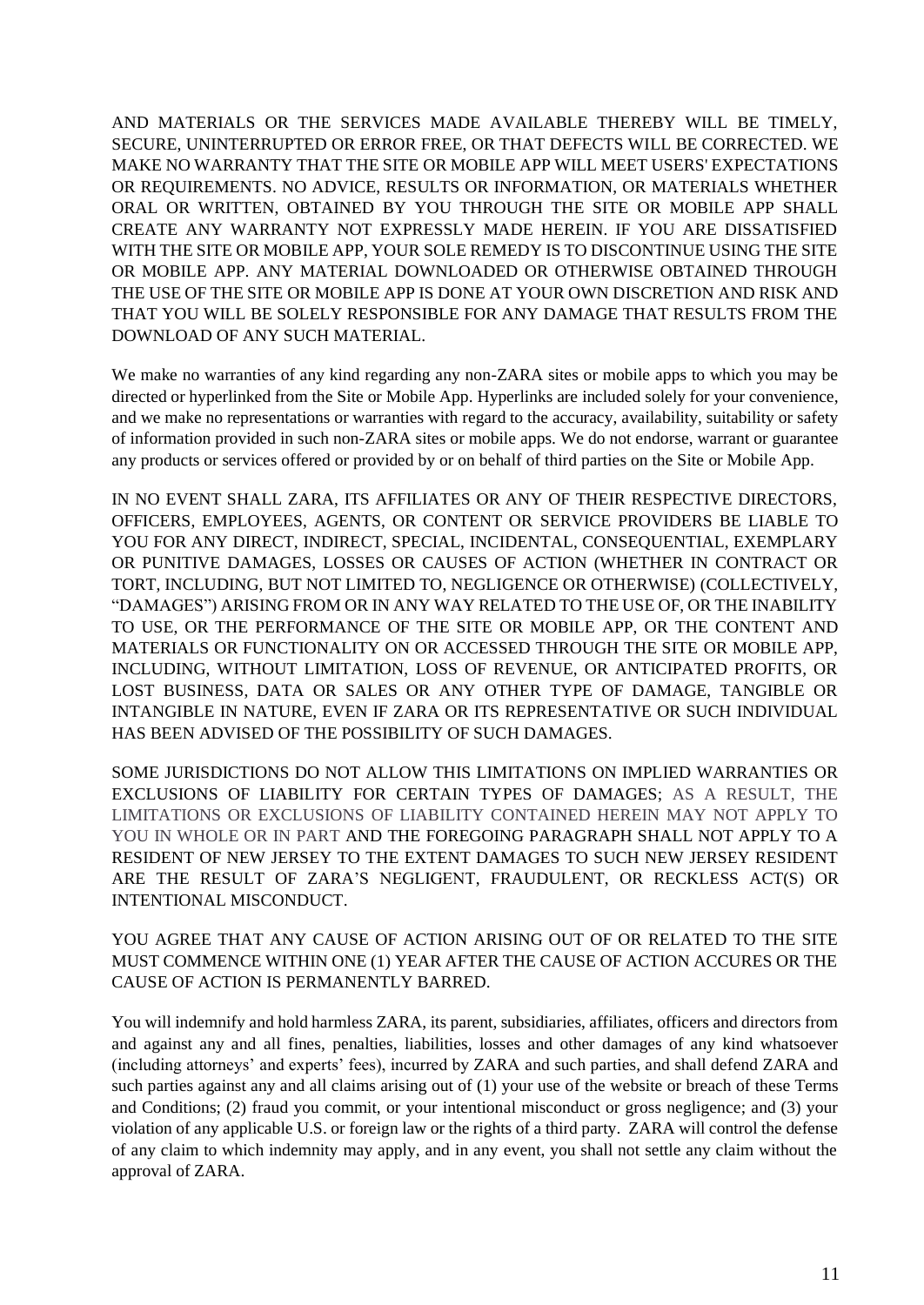Due to the open nature of the Website and/or Mobile App, and the potential for errors in the storage and transmission of digital information, we do not warrant the accuracy and security of information transmitted to or obtained from the Website or Mobile App unless otherwise expressly set out on the Website or Mobile App.

#### **16. INTELLECTUAL PROPERTY**

The Site and Mobile App, including all of its information and contents, such as text, data, wallpaper, icons, characters, artwork, images, photographs, graphics, music, sound, messages, graphics, software and the HTML used to generate the pages (collectively, "Materials"), is ZARA property or that of our suppliers or licensors and is protected by patent, trademark and/or copyright under United States and/or foreign laws. Except as otherwise provided on the Site, the Mobile App, or in these Terms, you may not use, download, upload, copy, print, display, perform, reproduce, publish, modify, delete, add to, license, post, transmit, or distribute any Materials from the Site or Mobile App in whole or in part, for any public or commercial purpose without the specific prior written permission of ZARA. We grant you a personal, limited, nonexclusive, nontransferable license to access the Site and/or Mobile App and to use the information and services contained on the Site and/or Mobile App. We reserve the right, for any reason or for no reason, in our sole discretion and without notice to you, to revise the products and services described on the Site or Mobile App and to terminate, change, suspend or discontinue any aspect of the Site or Mobile App, including, but not limited to, the Materials on the Site or Mobile App as well as features and/or hours of availability of the Site or Mobile App, and we will not be liable to you or to any third party for doing so. Subject to Clause 27, we may also impose rules for and limits on use of the Site or Mobile App or restrict your access to part, or all, of the Site or Mobile App without notice or penalty. We have the right to change these rules and/or limitations at any time, in our sole discretion.

As between you and ZARA, (or any other company whose marks appear on the Site or Mobile App), ZARA (or the respective company) is the owner and/or authorized user of any registered or unregistered trademark, trade name and/or service mark appearing on the Site or Mobile App, and is the copyright owner or licensee of the Materials on the Site or Mobile App, unless otherwise indicated. The ZARA logos, designs, titles, phrases and product names and the copyrights, trademarks, service marks, trade dress and/or other intellectual property in such materials (collectively, "ZARA Intellectual Property") are owned by ZARA and may be registered in the United States and internationally. You agree not to display or use the ZARA Intellectual Property in any manner without ZARA's prior permission. Nothing on the Site or Mobile App should be construed to grant any license or right to use any ZARA Intellectual Property without the prior written consent of ZARA.

Except as otherwise provided herein, use of the Site or Mobile App does not grant you a license to any Materials or features you may access on the Site or Mobile App and you may not modify, rent, lease, loan, sell, distribute or create derivative works of such Materials, features or materials, in whole or in part. Any commercial use of the Site or Mobile App is strictly prohibited, except as allowed herein or otherwise approved by us. You may not download or save a copy of any of the Materials or screens for any purpose except as otherwise provided by ZARA. If you make use of the Site or Mobile App, other than as provided herein, in doing so you may violate copyright and other laws of the United States, Ireland, and/or other countries, as well as applicable state laws, and you may be subject to liability for such unauthorized use. The information on the Site or Mobile App including, without limitation, all site design, text, graphics, interfaces, and the selection and arrangements is protected by law including, but not limited to, copyright law. This does not prevent you from using the Website or Mobile App to the extent necessary to make a copy of any order.

ZARA makes no claim that the Site or Mobile App may be lawfully viewed or that content may be downloaded outside of the United States. Access to the content may not be legal by certain persons or in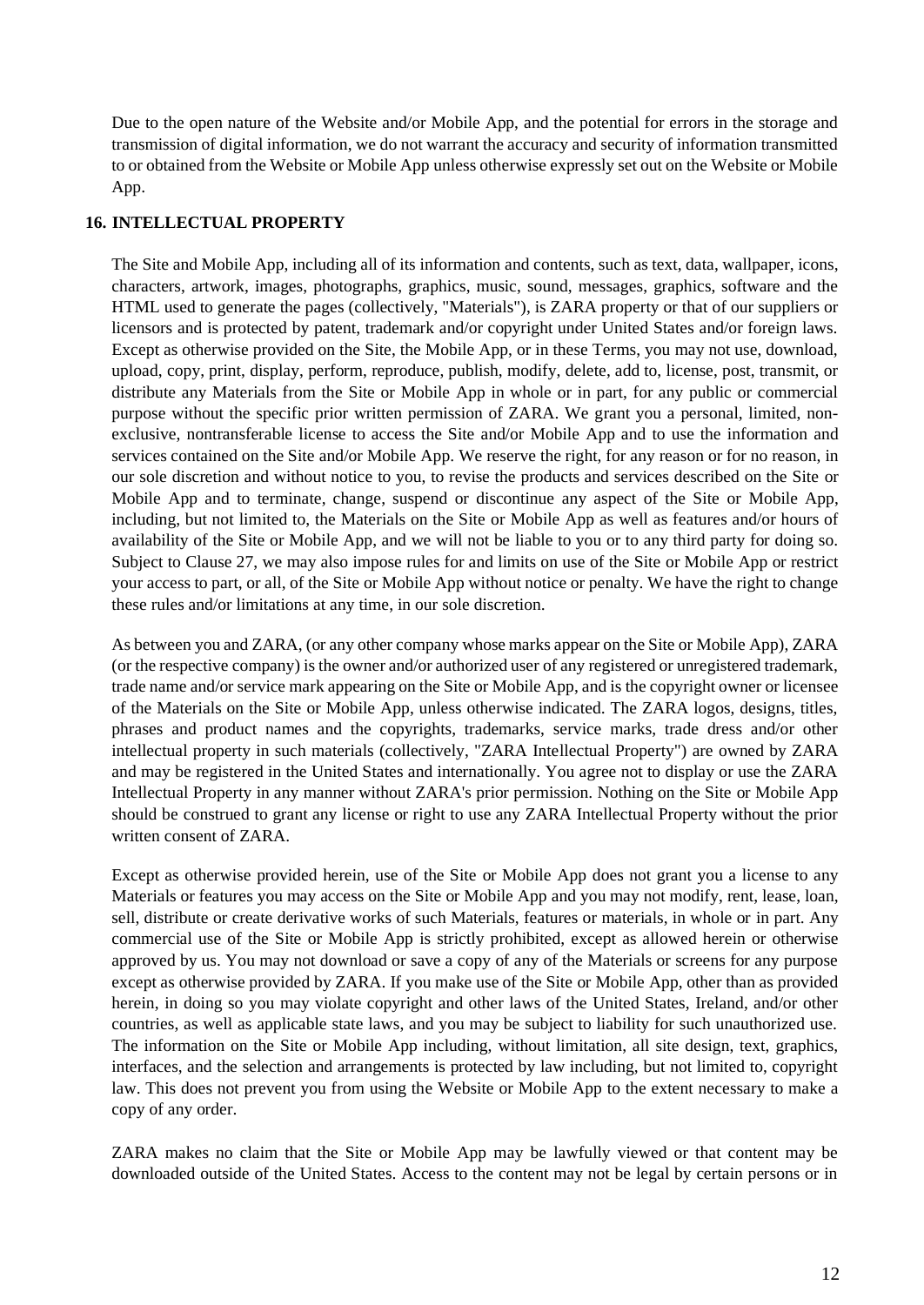certain countries. If you access the Site or Mobile App from outside the United States, you do so at your own risk, and you are responsible for compliance with the laws of the jurisdiction.

## **17. COPYRIGHT AND/OR TRADEMARK INFRINGEMENT**

If you believe a work on the Site or Mobile App constitutes infringement of your copyright, trademark or other intellectual property rights please provide our Designated Agent with a written communication containing the following information:

- 1. evidence of your authorization to act on behalf of the owner of the copyrighted work or trademark;
- 2. a description of the copyrighted work or trademark that you claim has been infringed;
- 3. description of where the alleged infringing material is located on the Site or Mobile App, including the permalink where the material is located;
- 4. your address, telephone number, and email address;
- 5. a statement by you that you have a good faith belief that the disputed use is not authorized by the copyright owner or trademark owner, its agent, or the law;
- 6. a statement by you, made under penalty of perjury, that the above information in your notice is accurate and that you are the copyright owner or trademark owner or authorized to act on the owner's behalf; and
- 7. your physical or electronic signature.

ZARA's Designated Agent for notice of claims of copyright infringement and trademark infringement can be reached at [zara.usterms@inditex .com](mailto:zara.usterms@inditex.com)

## **18. INDEMNITY**

You agree to indemnify and hold ZARA, its directors, officers, employees, agents and affiliates harmless from any and all claims, liabilities, damages, costs and expenses, including reasonable attorneys' fees, in any way arising from, related to or in connection with your (including your dependents' or agents') violation of these Terms or the posting or transmission of any materials on or through the Site or Mobile App by you, including, but not limited to, any third party claim that any information or materials you provide infringes any third party proprietary right.

#### **19. WRITTEN COMMUNICATIONS**

When using our Site or Mobile App, you accept that communication with us will be mainly electronic. We will contact you by email or provide you with information by posting notices on our Website or Mobile App, push notifications or messages. For contractual purposes, you agree to this electronic means of communication and you acknowledge that all contracts, notices, information and other communications that we provide to you electronically comply with any legal requirement that such communications be in writing.

#### **20. REGISTRATION, PASSWORDS, AND SECURITY**

To access some of our services you will have to complete an online registration form. You agree that all information which you submit ("Registration Information") is true and complete and that you will update your Registration Information to keep this information true and complete.

Upon registering, you will create a password. You are solely responsible for any use of or action taken under your password on the Site or Mobile App. Your password may be used only to review information regarding potential and completed transactions, purchase or cancel purchases of products, change your preferences, post content and otherwise access and use the Site, the Mobile App, and services on the Site or Mobile App in accordance with these Terms. You are solely responsible for maintaining the confidentiality and security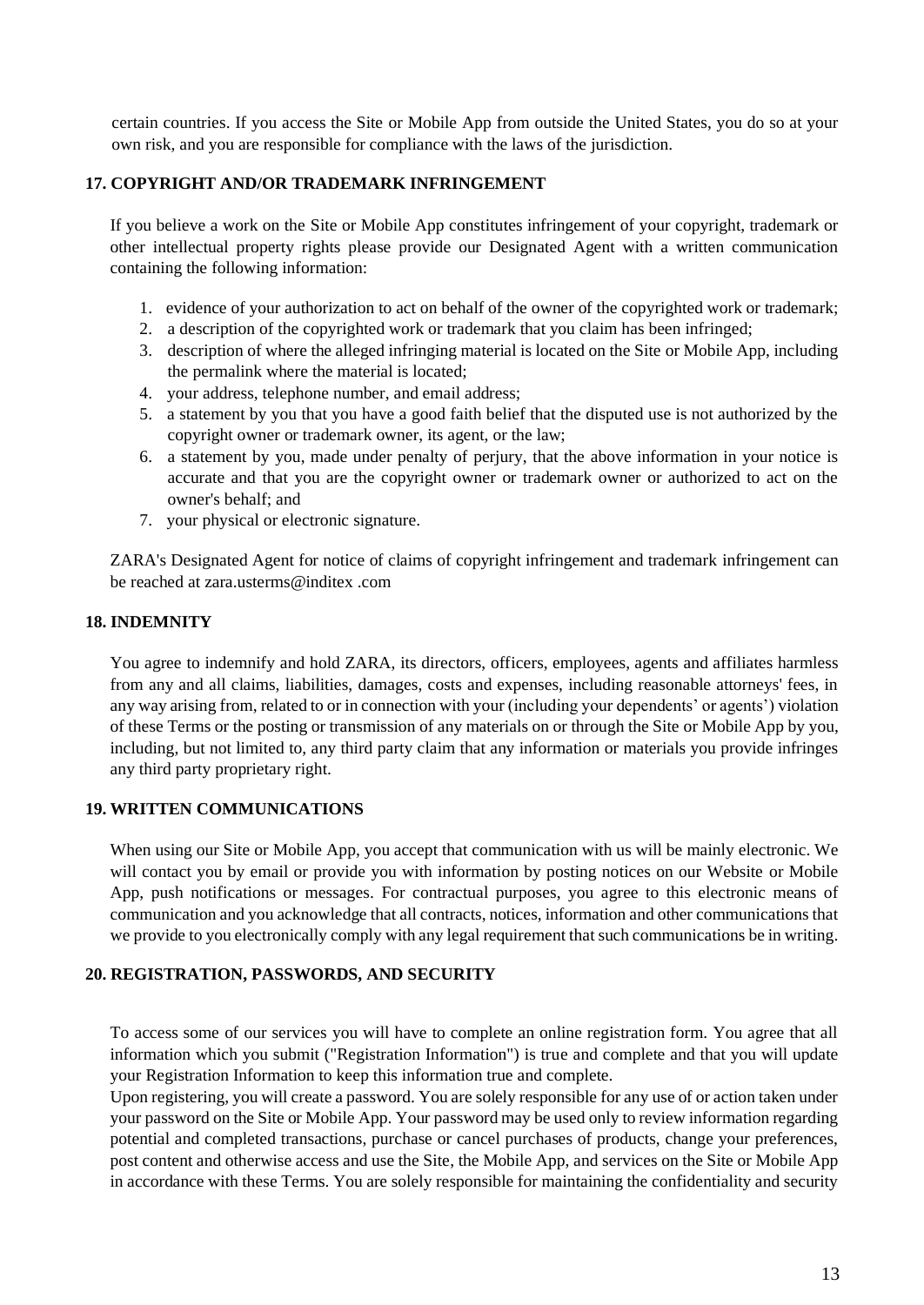of your password, and you hereby agree not to disclose your password to any third party (other than third parties authorized by you to use your account). You accept full responsibility for all transactions and other activities placed or conducted through your account and agree to and hereby release ZARA from any and all liability concerning such transactions or activity. You agree to notify ZARA immediately of any actual or suspected loss, theft or unauthorized use of your account or password. ZARA has no obligation to inquire as to the authority or propriety of any use of or action taken under your password and will not be responsible for any loss to you arising from any such use or action or from your failure to comply with the above. ZARA will take reasonable security precautions when using the Internet, telephone or other means to transport data or other communications, but expressly disclaims any and all liability for the accessing of any such data or communications by unauthorized persons or entities.

# **21. POSTED CONTENT AND SUBMISSIONS**

As part of your use of the Site or Mobile App and services offered on the Site or Mobile App, you may upload, post, distribute or disseminate (collectively, "post") content and material (including but not limited to, photographs, images you have taken, captions and comments), or you may send or email us material (including but not limited to, photographs you have taken, articles you have written, captions, and comments) which we, at our discretion, may allow you to post (collectively, the "Posted Content") on the Site or Mobile App. You hereby grant ZARA a right (including any moral rights) and worldwide license to use the Posted Content on the Site or Mobile App and to promote and advertise the Site or Mobile App and ZARA in any way.

You also warrant that if you are not the holder of any such rights, the holder of such rights has completely and effectively waived all such rights and validly and irrevocably granted you the right to grant the license stated above. You acknowledge and agree that you are solely responsible for the form, content and accuracy of any Posted Content. You agree that you will not post any false, inaccurate material or delete or revise any material that was not posted by you. You are responsible for your own postings and are responsible for the consequences of your postings. You agree not to do any of the following:

- 1. post any material that is copyrighted or trademarked unless you own the copyright or trademark or have the owner's permission (including requisite consents and releases) to post it;
- 2. post any material that reveals a trade secret, unless you own the trade secret or have the owner's permission to post it;
- 3. post any material that infringes on any intellectual property right of another or on the privacy or publicity rights of another;
- 4. post any material that is unlawful, obscene, pornographic, sexual, indecent, defamatory, threatening, harassing, abusive or hateful to another user or to any other person or entity;
- 5. post any chain letter or pyramid scheme; or
- 6. post any material that contains a virus, trojan horse, worm, time bomb or other computer programming routine or engine that is intended to damage, detrimentally interfere with, surreptitiously intercept or expropriate any system, data or information.

ZARA does not represent or guarantee the truthfulness, accuracy or reliability of any Posted Content or endorse any opinions expressed by a user. You acknowledge that any reliance on Posted Content by other users will be at your own risk. ZARA does not confirm that each user is who he or she claims to be. ZARA exercises a great effort to protect Posted Content from being misused. However, if misuse has occurred ZARA is in no way liable for such misuse. Because ZARA is not involved in user-to-user dealings and does not control the behavior of participants on the Site or Mobile App, in the event that you have a dispute with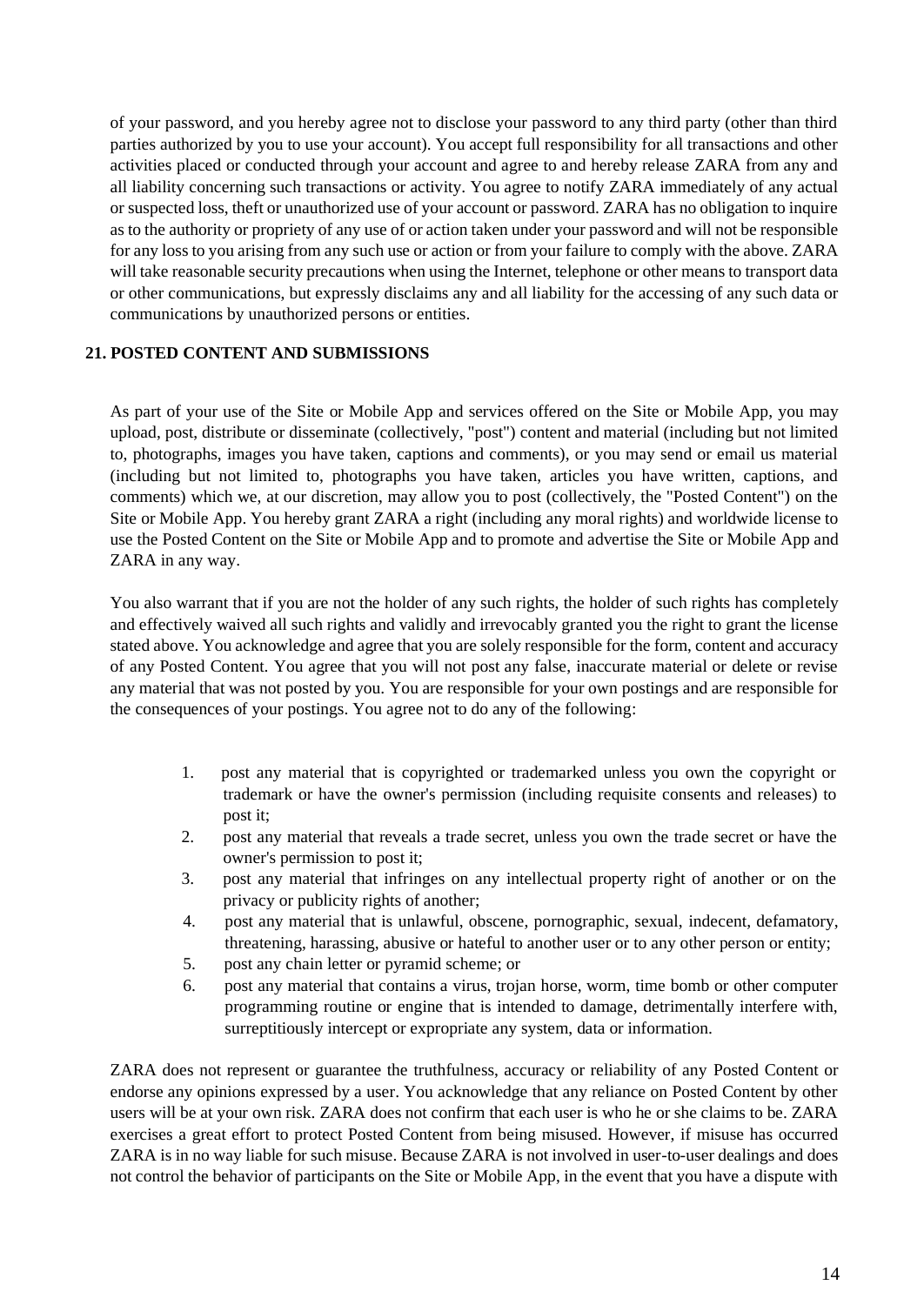one or more users, you release ZARA from any claims, demands and damages (actual and consequential, direct and indirect) of every kind and nature, known and unknown, suspected and unsuspected, disclosed and undisclosed, arising out of or in any way connected with such dispute. ZARA acts as a passive conduit for Posted Content and has no obligation to screen or monitor Posted Content. If ZARA becomes aware of any Posted Content that allegedly may not conform to these Terms, ZARA may investigate the allegation and determine in its sole discretion whether to take action in accordance with these Terms. ZARA has no liability or responsibility to users for performance or nonperformance of such activities. You may find some Posted Content to be offensive, indecent, harmful, inaccurate, objectionable, mislabeled or deceptively labeled. ZARA expects that you will use caution and common sense when using the Site and Services.

ZARA HAS THE ABSOLUTE RIGHT TO REMOVE AND/OR DELETE WITHOUT NOTICE ANY POSTED CONTENT THAT IT DEEMS OBJECTIONABLE. YOU CONSENT TO SUCH REMOVAL AND/OR DELETION AND WAIVE ANY CLAIM AGAINST ZARA FOR SUCH REMOVAL AND/OR DELETION.

ZARA IS NOT RESPONSIBLE OR LIABLE FOR FAILURE TO STORE POSTED CONTENT OR OTHER MATERIALS YOU TRANSMIT THROUGH THE SITE OR MOBILE APP. YOU SHOULD TAKE MEASURES TO PRESERVE COPIES OF ANY DATA, MATERIAL, CONTENT OR INFORMATION YOU POST ON THE SITE OR MOBILE APP.

We are pleased to hear from our visitors and welcome your comments. Because of the large number of ideas and works that ZARA has already developed, or that have been suggested to us by third parties, the possibility exists that any idea, suggestion or submission that you may make through the Site or Mobile App is similar to information, ideas or suggestions already known to us. By disclosing any information, idea, suggestion or other material through the Site or Mobile App, you agree that (a) no confidential relationship is established by virtue of such submission and that the material is not submitted in confidence and (b) no obligation of any kind is assumed by, nor may be implied against, ZARA by virtue of such submission. Moreover, no liability shall result from the use of such information, ideas or suggestions by ZARA.

# **22. NOTICES**

All notices given by you to us should be given to us preferably via the avenues of contact provided on our "Contact Us" webpage. Subject to and as otherwise specified in Clause 18 above, we may give notice to you via either the email, message, push notification (if consent has been provided) or postal address you provide to us when placing an order.

Notice will be deemed received and properly served immediately when posted on our Website or Mobile App, 24 hours after an email is sent, or three days after the date of posting of any letter mailed. In proving the service of any notice, it will be sufficient to prove, in the case of a letter, that such letter was properly addressed, stamped and placed in the post and, in the case of an email that such email was sent to the specified email address of the addressee.

# **23. BINDING NATURE; ASSIGNMENT**

These Terms, the Gift Card Terms, and our Privacy Policy are binding on you and us and on our respective heirs, successors and assigns. You may not transfer, assign, charge or otherwise dispose of these Terms, the Gift Card Terms, or our Privacy Policy, or any of your rights or obligations arising under it, without our prior written consent. We may transfer, assign, charge, sub-contract or otherwise dispose of these Terms, the Gift Card Terms, and our Privacy Policy, or any of our rights or obligations arising under them, at any time.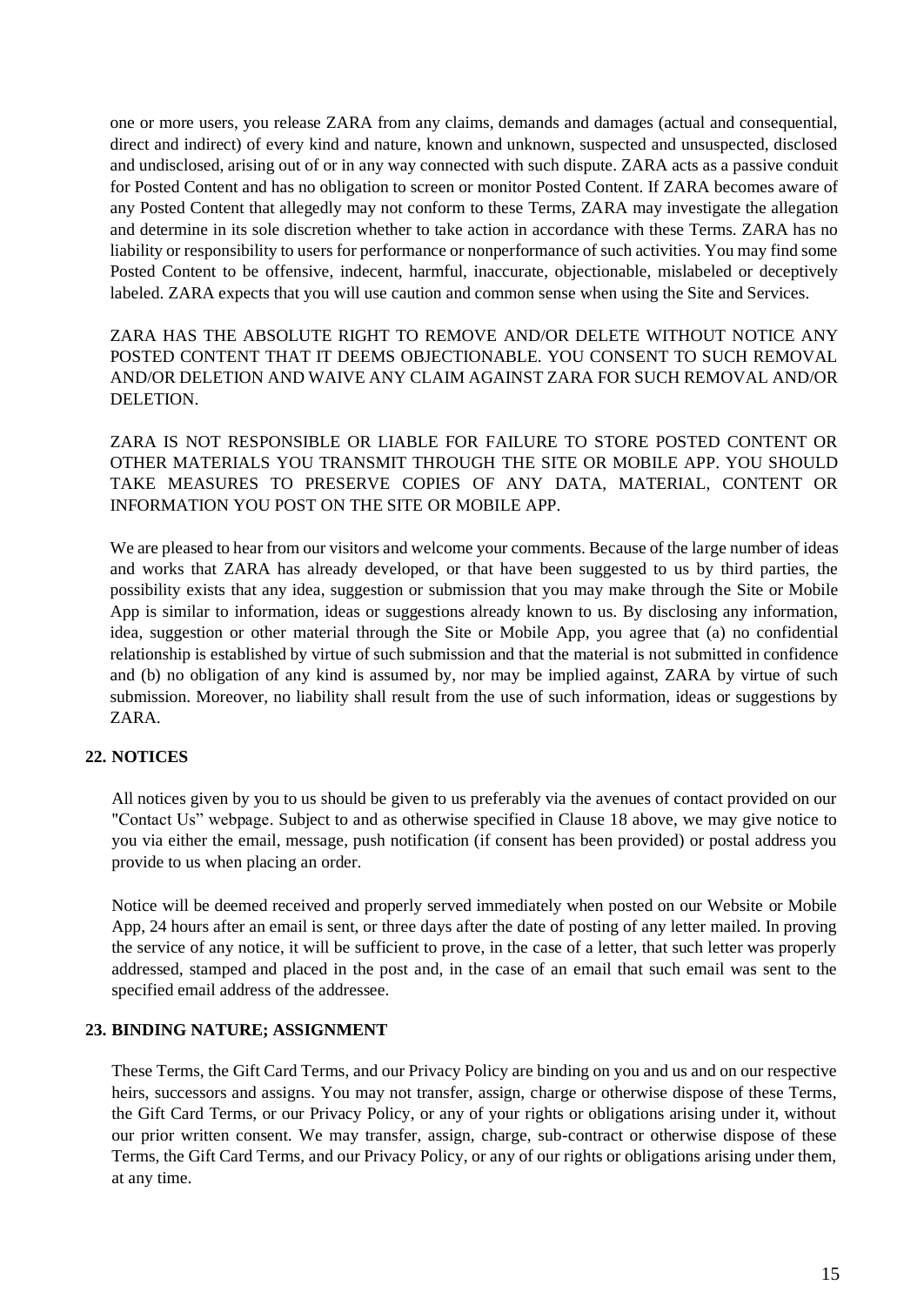## **24. EVENTS OUTSIDE OUR CONTROL**

We will not be liable or responsible for any failure to perform, or delay in performance of any of our obligations under an order you have placed that is caused by events outside our control (a "Force Majeure Event"). A Force Majeure Event shall include any act, event, non- happening, omission or accident beyond our reasonable control and shall include in particular (without limitation) the following:

- 1. Strikes, lock-outs or other industrial action.
- 2. Civil commotion, riot, invasion, terrorist attack or threat of terrorist attack, war (whether declared or not) or threat or preparation for war.
- 3. Fire, explosion, storm, flood, earthquake, subsidence, epidemic or other natural disaster.
- 4. Impossibility of the use of railways, shipping, aircraft, motor transport or other means of public or private transport.
- 5. Impossibility of the use of public or private telecommunications networks.
- 6. The acts, decrees, legislation, regulations or restrictions of any government.
- 7. Any shipping, postal or other relevant transport strike, failure or accidents.

Our performance under any order you have placed is deemed to be suspended for the period that the Force Majeure Event continues, and we will have an extension of time for performance for the duration of that period. We will use our reasonable endeavors to bring the Force Majeure Event to a close or to find a solution by which our obligations may be performed despite the Force Majeure Event.

## **25. WAIVER**

No failure of ZARA to enforce any of its rights or remedies under these Terms or the Gift Card Terms will act as a waiver of such rights and remedies. A waiver by us of any default shall not constitute a waiver of any subsequent default. No waiver by us of any of these Terms or Gift Card Terms shall be effective unless it is expressly stated to be a waiver and is communicated to you in writing in accordance with the provisions of the clause on Notices (Clause 21) above.

# **26. SEVERABILITY**

If any of these Terms or any provisions of an order are determined by any competent authority to be invalid, unlawful or unenforceable to any extent, such term, condition or provision will to that extent be severed from the remaining terms, conditions and provisions which will continue to be valid to the fullest extent permitted by law.

# **27. ENTIRE AGREEMENT**

These Terms and any document expressly referred to in them represent the entire agreement between you and us in relation to the subject matter of these Terms and supersede any prior agreement, understanding or arrangement between you and us, whether oral or in writing. Both you and us acknowledge that, in entering into these Terms, neither you nor us has relied on any representation, undertaking or promise given by the other or implied from anything said or written in negotiations between you and us prior to such Terms, except as expressly stated in these Terms.

# **28. OUR RIGHT TO MODIFY THESE TERMS**

We have the right to revise and amend these Terms at any time. Your use of the Site or Mobile App after we post changes to these Terms constitutes your agreement to those changes prospectively from the date of such changes. You will be subject to the Terms and ZARA policies in force at the time that you order products from us.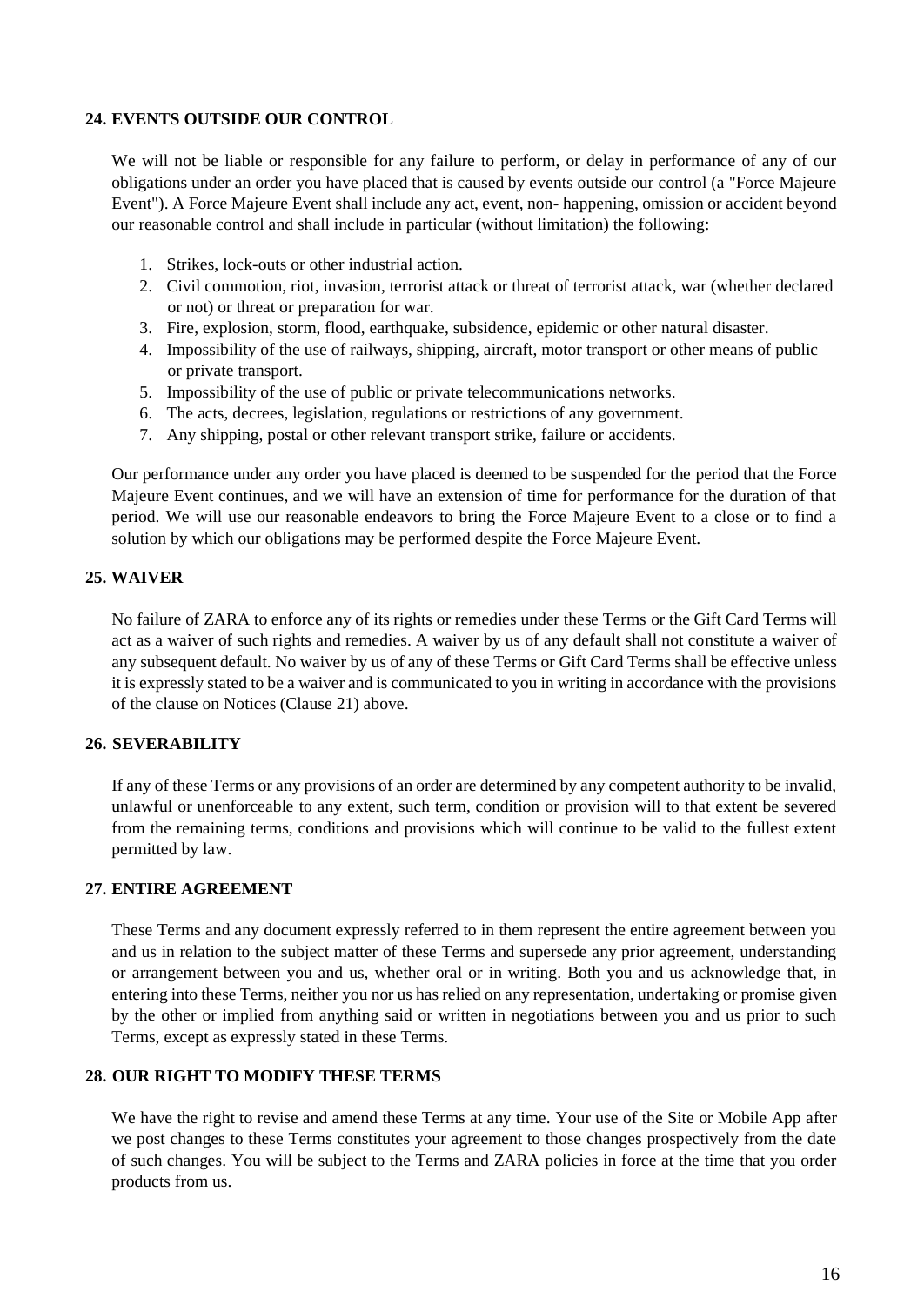# **29. ADDITIONAL TERMS FOR USERS OF THE MOBILE APP PLATFORM**

**29.1 Users of the Apple Mobile App Platform.** If you download and/or use our Site and/or apps using an iPhone or iPad: You, the end-user of Mobile App, acknowledge that these Terms are entered into by and between ZARA and you and not with Apple, Inc., and Apple, Inc. is not responsible for the Mobile App and/or its content. Notwithstanding the foregoing, you acknowledge that Apple, Inc. and its subsidiaries are third-party beneficiaries of these Terms and that Apple, Inc. has the right (and is deemed to have accepted the right) to enforce these Terms. You acknowledge that Apple, Inc. has no obligation whatsoever to maintain or support the Mobile App. You acknowledge that you have reviewed the App Store Terms and Conditions (located online at http://www.apple.com/legal/itunes/us/terms.html#APPS). These Terms incorporate by reference the Licensed Platform End User License Agreement (the "LAEULA") published by Apple, Inc. (located online at http://www.apple.com/legal/itunes/appstore/dev/stdeula/). For purposes of these Terms, the Mobile App is considered the "Licensed Platform" as defined in the LAEULA and ZARA is considered the "Platform Provider" as defined in the LAEULA. If any terms of these Terms conflict with the terms of the LAEULA, the terms of these Terms shall control. You further acknowledge and agree that in no event will Apple, Inc. be responsible for any claims relating to the Mobile App (including, without limitation, a third party claim that the Mobile App infringes that third party's intellectual property rights) or your use or possession of the Mobile App, including but not limited to: (i) product liability claims; (ii) any claim that the Mobile App fails to conform to any applicable legal or regulatory requirement; and (iii) claims arising under consumer protection or similar legislation. You acknowledge and agree that, to the maximum extent permitted by applicable law, Apple, Inc. will have no warranty obligation whatsoever with respect to the Mobile App.

**29.2 Mobile App Platform Updates.** We may make available for download certain Mobile App updates or upgrades to the Mobile App to update, enhance, or further develop the Mobile App ("Platform Updates"). The license granted herein allows you to download and use the Platform Updates to update the Mobile App on any device that you own or control. This Agreement does not allow you to update devices that you do not own or control, and you may not make the Platform Updates available over a network where it could be used by multiple devices or multiple computers at the same time. You may not make any copies of the Platform Updates, unless such copy is authorized in writing by us.

Except as and only to the extent permitted by applicable law, or by licensing terms governing use of opensourced components included with the Mobile App, you may not copy, decompile, reverse engineer, disassemble, attempt to derive the source code of, modify, or create derivative works of the Mobile App, Platform Updates, or any part thereof. Any attempt to do so is a violation of the rights of ZARA and its licensors of the Mobile App and Platform Updates. By storing content on your device, you are making a digital copy. In some jurisdictions, it is unlawful to make digital copies without prior permission from the rights holder. The Mobile App and Platform Updates may be used to reproduce materials so long as such use is limited to reproduction of non-copyrighted materials, materials in which you own the copyright, or materials you are authorized or legally permitted to reproduce.

We may, at our discretion, automatically upload Platform Updates to your device. You agree to accept these Platform Updates, and to pay for any costs associated with receiving them. The Mobile App and Platform Updates are subject to United States export laws and regulations. You must comply with all domestic and international export laws and regulations that apply to the Mobile App and Platform Updates. These laws include restrictions on destinations, end users, and end use.

Uses of the Mobile App expressly consent to receive push notifications from and on behalf of ZARA.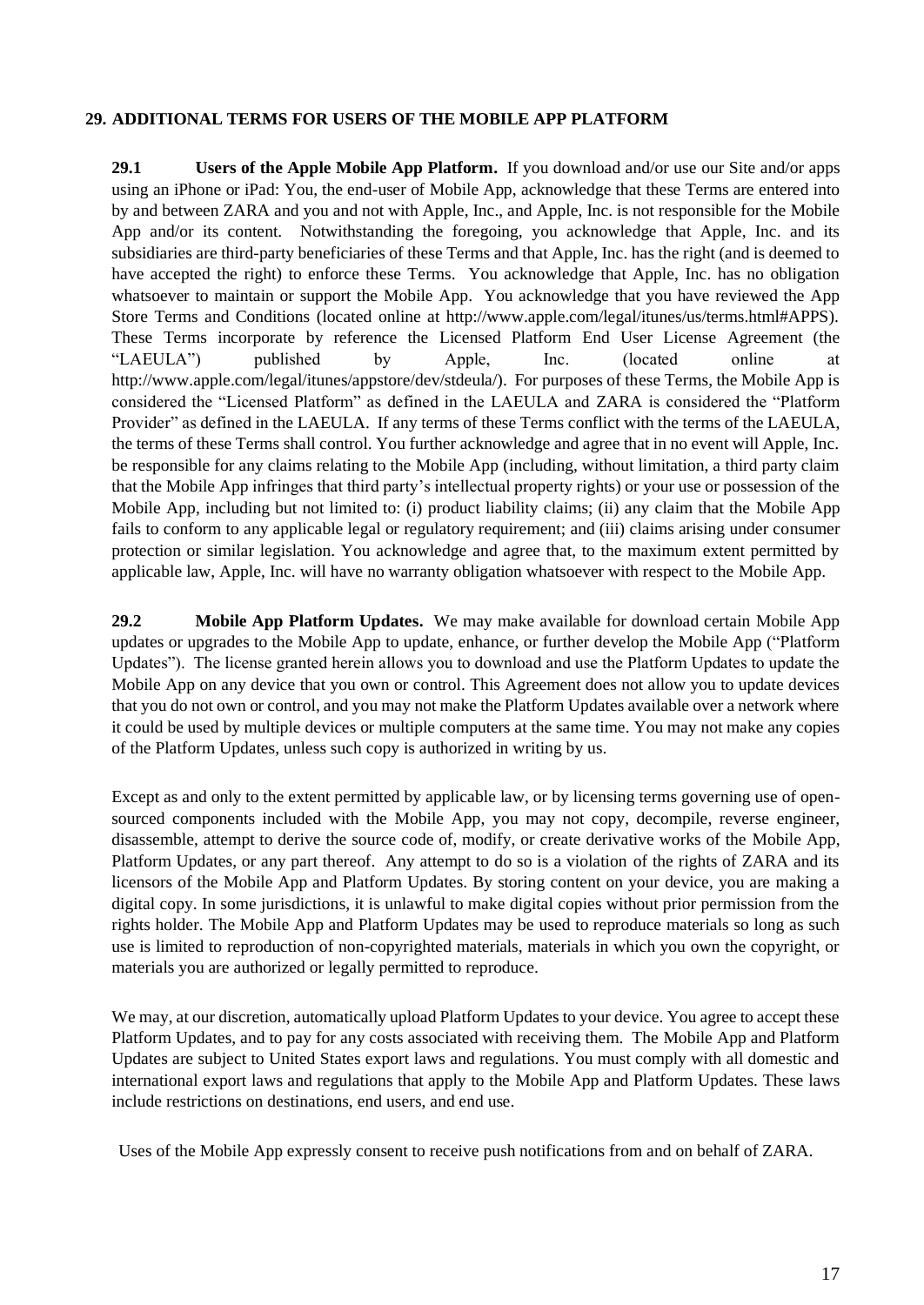# **29.3 Additional Terms and Conditions of Use of Zara App Features**

These additional Terms and Conditions of Use (the "Terms") specifically govern the access to and use of the services and various features available on ZARA App (as defined below). These Terms are in addition and without prejudice to the Purchase and Terms and Conditions of [www.zara.com](http://www.zara.com/) which unless expressly set forth shall be applicable to these App Terms.

Features available on the App include: (i) the option to purchase goods via the ZARA App, this being deemed to be a purchase made on the Online Store, and therefore subject to the Purchase Conditions of www.zara.com; (ii) the option to manage receipts for purchases made on ZARAs website and Zara App (collectively the "Online Store") and, (iii) the option to receive an electronic receipt or electronic proof of purchase, by ZARA showing the designated exclusive QR at a US Zara Store (Physical Stores). Both Physical Stores and Online Stores are operated in the US by Zara USA, Inc.

## **29.4 General Description of the Service**

## **Purchase of goods on www.zara.com via ZARA's APP**

Customers can purchase goods on www.zara.com via ZARA's App. Therefore, purchases made using the App are deemed to be purchases made on the Online Store and as such, are subject to the Purchase Conditions of www.zara.com, which you need to accept upon purchasing any items.

## **29.4.1 Management of receipts for purchases made on the Online Store**

The receipts for purchases made on the ZARA Online Store will be stored on the App, specifically in the 'My Purchases' section.

# **29.4.2 Obtaining an electronic receipt**

When paying for a purchase in Physical Stores, you may request a receipt in electronic format. To do so, the QR code on the App that will be displayed for this purpose must be presented so that the receipt can be automatically sent to the App.

From this moment on, you may make exchanges or returns at Physical Stores using said receipt, under the applicable Terms and Conditions, according to the return policy of ZARA, and, in any event, in accordance with current applicable legislation.

In this instance, you will not be issued a paper receipt. Therefore, it is paramount that you understand that by using this QR code you expressly request the e-receipt or the proof of purchase in electronic form, thus opting out of receiving it in paper form. In any case, you may always request the paper receipt by contacting our Customer Service, via any of the means of communication advertised on the ZARA website.

In any case, the governing regulation on e-receipts or any other regulation applicable, and those to which these Terms and Conditions are bound, shall always prevail.

If you choose to de-register as a user, you may request, during the de-registering process, that all the receipts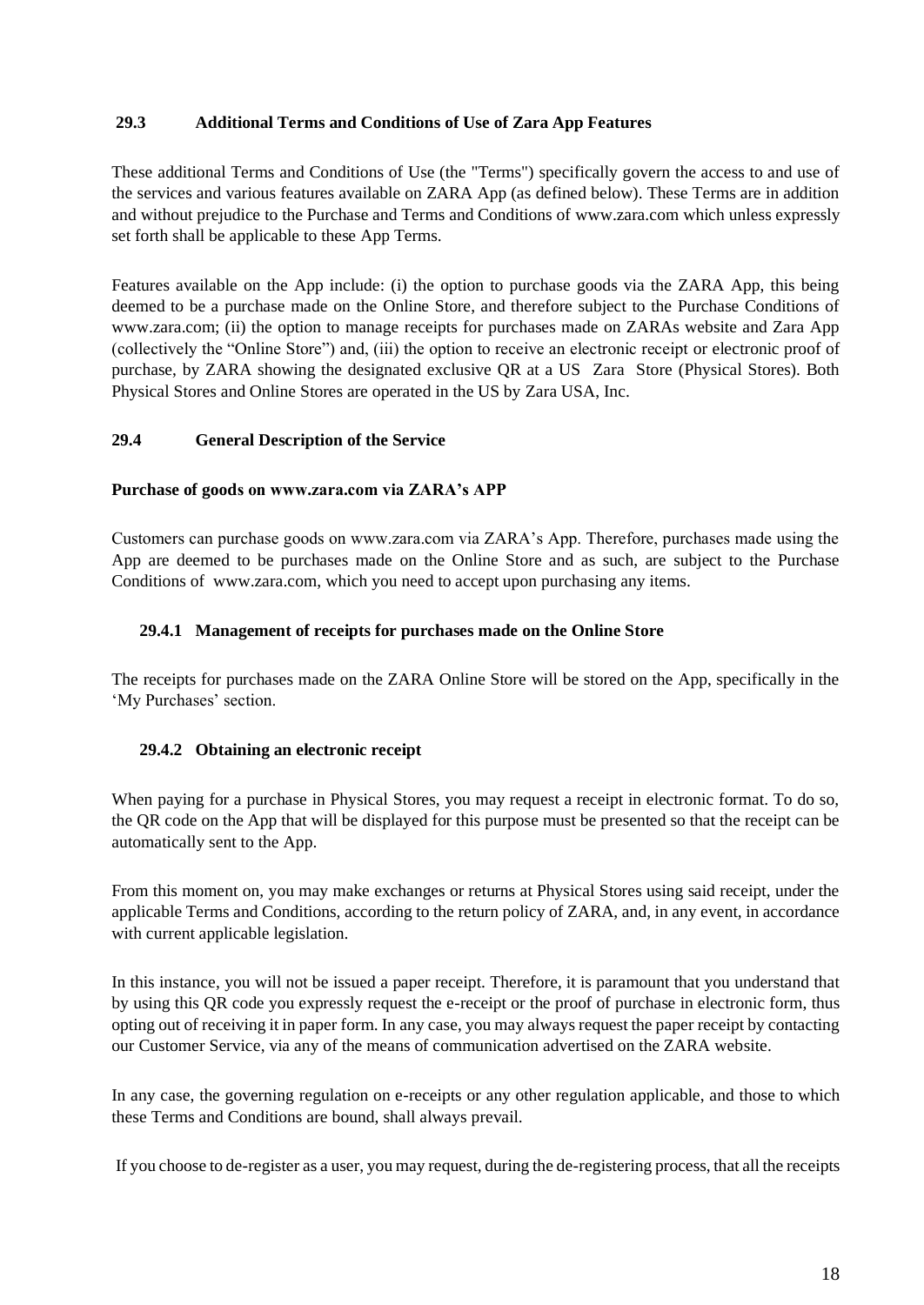stored in the App be sent by email to an email address provided.

# **29.4.3 Scan receipts**

If your original receipt is in paper format, you can generate a digital version of the same receipt by scanning the QR code that is found printed on the receipt. From then on, you can use this electronic receipt to make returns in Physical Stores, although please note that any returns will always be in accordance with the relevant terms and conditions, ZARA's return policy, and applicable law.

# **29.5 Availability of Services Offered Via the App**

In accordance with applicable laws, we reserve the right to amend, suspend or delete, at any time, at our sole discretion and without prior notice, be it generally or in particular for one or more users, any or all of ZARA'S App features, and to modify, suspend or delete, under the same terms, the availability of all or part of the Service.

# **29.6 Liability**

Except in those cases where the exclusion of liability is legally limited, we are not liable for any damage that you may suffer from using ZARA's App in its different features. You agree to use ZARA's App exclusively for the purposes for which it is intended and therefore, to not make any improper or fraudulent use thereof, and you will be liable to the Company and/or any third party for any damage which may arise from an improper use of ZARA's App.

You will be liable in the following cases:

a) when, where applicable, your equipment or terminals associated with the App, SIM cards, email addresses and/or any Passwords are used by a third party authorized by you without our knowledge;

b) when errors or malfunction occur when you are using the App's different features as a result of defective hardware, software, devices or terminals or of a lack of the necessary security measures installed on the device on which you are using the App.

# **29.7 Intellectual Property, Industrial Property and other Rights Associated with the APP**

Any of the elements that form part or are included in the App are the property or are under the control of the Company or third parties having authorized their use. All of the above shall be hereinafter referred to as the "Property".

Users agree not to remove, delete, alter, manipulate or in any other way amend:

- The notes, legends, signs or symbols that either the Company or the legal right holders incorporate into their property with regard to intellectual or industrial property (e.g. copyright,  $\mathbb{Q}, \mathbb{R}$  and  $\mathbb{M},$  etc.,).

- Protection or identification technical devises that the Property may contain (e.g. watermarks, fingerprints, etc.,). Users acknowledge that under these Terms, the Company does not assign or transfer any rights over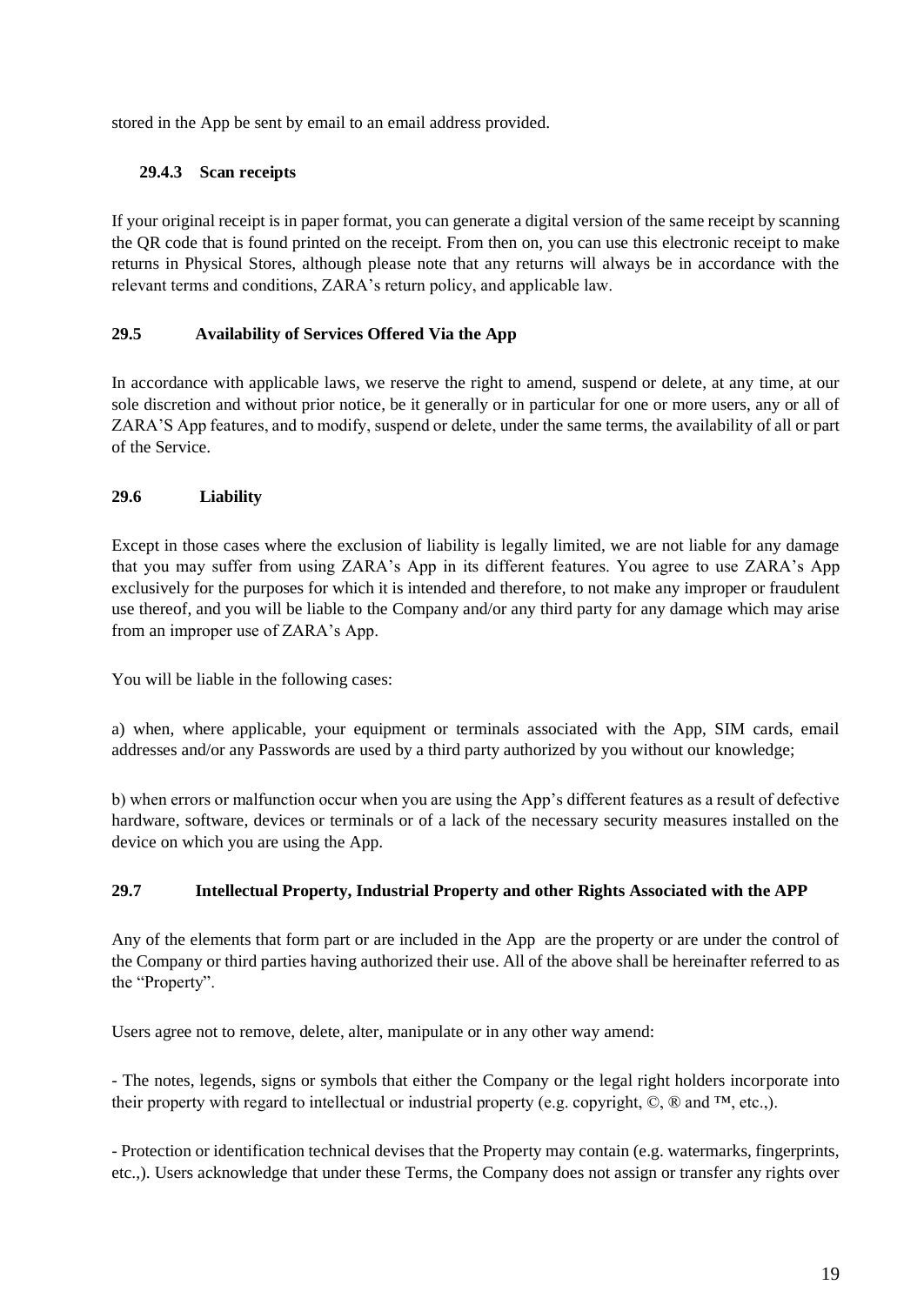their Property or over any third-party properties.

The Company only authorizes users to access and use the Properties in accordance with these Terms.

Users are not authorized to copy, distribute (including by email or on the Internet), transmit, communicate, amend, alter, transform, assign, or in any other way engage in activities that entail the commercial use of the Property, whether in whole or in part, without the express written consent of the legal holder of the exploitation rights.

Access to and use of the Property will always and in all cases be for strictly personal and non-commercial purposes. The Company reserves all rights over the Property that it owns including, but not limited to, all intellectual and industrial property rights that it holds over the Property. The Company does not grant users any licenses or authorizations to use the Property it owns other than those expressly set forth in this clause. The Company reserves the right to terminate or amend at any time and on any grounds any licenses granted under these Terms. Notwithstanding the foregoing, the Company may take legal action against any other use by users which:

- does not comply with the terms and conditions herein;

- infringes or breaches the intellectual and industrial property rights or other equivalent rights of the Company or of any other third-party legal right holder, or violates any other applicable laws.

# **30. MISCELLANEOUS**

You acknowledge and agree that your use of the Site and/or Mobile App may involve you providing an "electronic signature" indicating your desire to use the Site and/or Mobile App. Your "electronic signature" indicates your acceptance of these Terms, and your consent to receive communications about these Terms electronically. If you wish to receive communications in another manner, you may contact ZARA at "Contact US" www.zara.com to change your communication preferences. You may not use or otherwise export or re-export the Mobile App except as authorized by United States law and the laws of the jurisdiction in which the Mobile App was obtained. In particular, but without limitation, the Mobile App may not be exported or re-exported (a) into any U.S. embargoed countries, or that has been designated by the U.S. Government as a "terrorist supporting country" or (b) to anyone on the U.S. Treasury Department's list of Specially Designated Nationals or the U.S. Department of Commerce Denied Person's List or Entity List. By using the Mobile App, you represent and warrant that you are not located in any such country or on any such list. You also agree that you will not use the Mobile App for any purposes prohibited by United States law, including, without limitation, the development, design, manufacture, or production of nuclear, missiles, or chemical or biological weapons.

NOTICE FOR CALIFORNIA RESIDENTS. Under California Civil Code Section 1789.3, California users are entitled to the following consumer rights notice: If you have a question or complaint regarding the services provided on the Site and/or Mobile App, please contact us at 1-855-635-9272. You may also contact us by writing to Zara USA, Inc. 500 Fifth Avenue, New York, New York 10110. California residents may reach the Complaint Assistance Unit of the Division of Consumer Services of the California Department of Consumer Affairs by mail at 1625 North Market Blvd., Sacramento, CA 95834, or by telephone at (916) 445-1254 or (800) 952-5210.